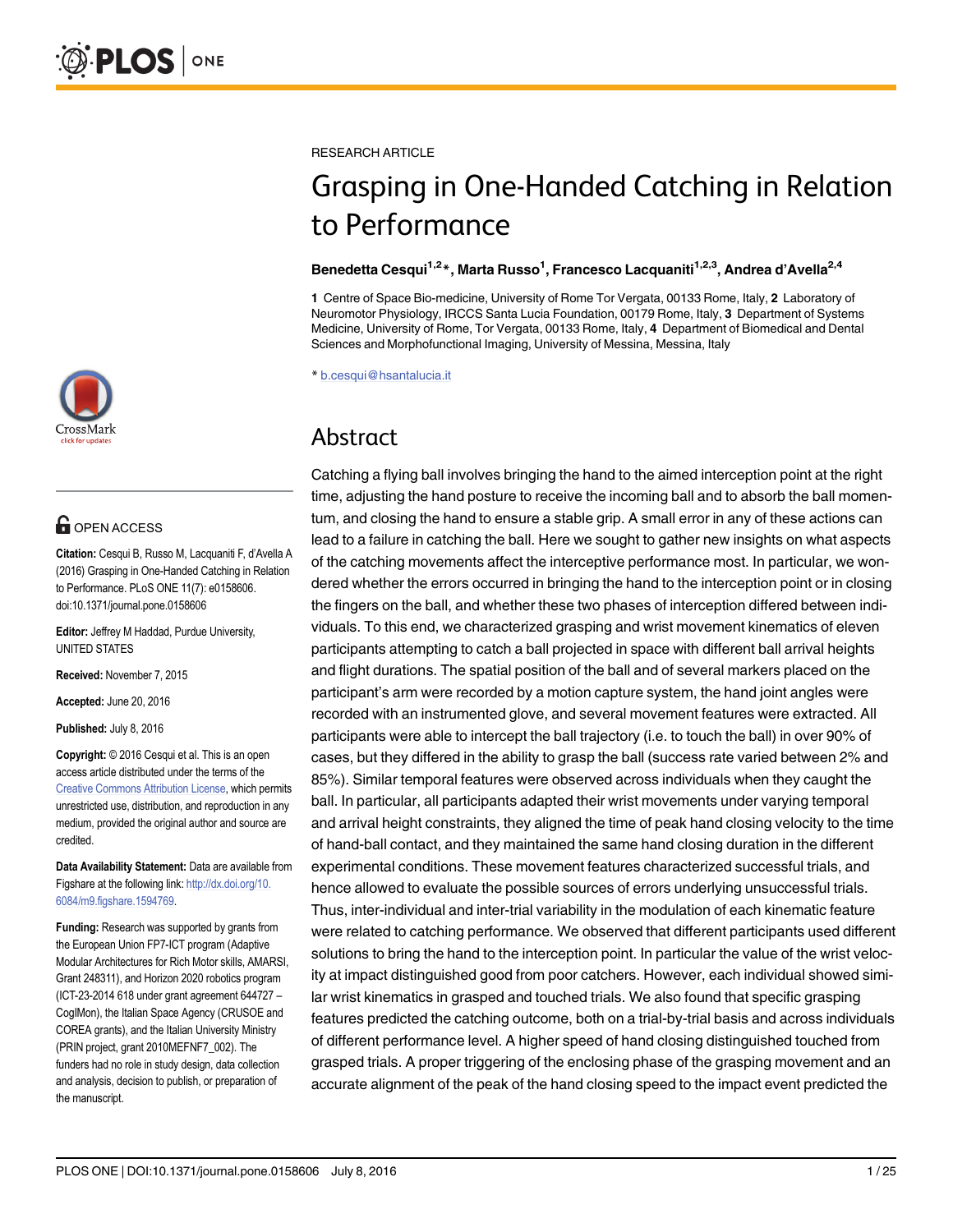<span id="page-1-0"></span>

Competing Interests: The authors have declared that no competing interests exist.

catching performance of different participants. These results indicate that the control of the grasping movement was the main source of errors affecting catching performance in our experiments. Moreover, these results suggest that distinct temporal and spatial features in the coordination of the grasping movement are related to individual catching abilities.

# Introduction

Interceptive actions such as catching require sophisticated spatio-temporal coordination of the arm and hand motion with target motion. The hand must reach the interception point at an appropriate time and must be oriented in a configuration suitable for grasping, so that the fingers firmly close around the ball  $[1, 2]$  $[1, 2]$  $[1, 2]$  $[1, 2]$ . During hand transport, the fingers open to maximize the probability of receiving the incoming ball  $[1-\frac{5}{2}]$  $[1-\frac{5}{2}]$  $[1-\frac{5}{2}]$  $[1-\frac{5}{2}]$  $[1-\frac{5}{2}]$ . The grasping movement begins when the ball is still on air, and terminates after the ball contacts the hand. At the end, the hand's grip on the ball is tightened to avoid its slippage  $[1]$ . Much research on one-handed catching has focused on the characterization of arm and grasping kinematics in search of basic control policies with which people coordinate their motor response in relation to the ball motion. To this end, the analyses carried in the majority of studies included only successful trials. They emphasized the stereotyped nature of the arm transport component, which is coupled with ball motion and scales in amplitude and time as a function of ball speed  $[2, 4, 6-10]$  $[2, 4, 6-10]$  $[2, 4, 6-10]$  $[2, 4, 6-10]$  $[2, 4, 6-10]$  $[2, 4, 6-10]$  $[2, 4, 6-10]$ . Moreover, they reported that hand closing starts at a constant time before impact regardless of ball speed and experimental conditions  $[1-5, 9, 11]$  $[1-5, 9, 11]$  $[1-5, 9, 11]$  $[1-5, 9, 11]$  $[1-5, 9, 11]$  $[1-5, 9, 11]$  $[1-5, 9, 11]$ . However, to date, a systematic analysis of the possible sources of errors underlying unsuccessful catching is lacking. Because of the spatial and temporal constraints involved, the smallest error in any component of the interceptive action could lead to an unsuccessful catch [[12](#page-22-0), [13](#page-23-0)]. What are the interception components that affect catching performance most? For instance, errors may occur in the hand transport such that the hand does not intersect the ball trajectory or it intersects the trajectory at the wrong time. Alternatively, the hand may intersect the trajectory at the right time but the fingers may close too early or too late. Another issue is whether and how movement errors differ among individuals. Several studies on interceptive actions have reported that, if the movements are not constrained to a predefined path and participants are free to choose the interception point along the ball trajectory, almost infinite motor solutions can accomplish the task  $[1, 6, 14-18]$  $[1, 6, 14-18]$  $[1, 6, 14-18]$  $[1, 6, 14-18]$  $[1, 6, 14-18]$  $[1, 6, 14-18]$  $[1, 6, 14-18]$  $[1, 6, 14-18]$  $[1, 6, 14-18]$ . Therefore, it is reasonable to hypothesize inter-individual variability also in movement errors depending on the movement strategy and skill level.

Many studies have suggested that inadequate motor responses arise due to inaccurate target motion perception or prediction by examining participants with different level of expertise in specific interceptive tasks  $[19-24]$  $[19-24]$  $[19-24]$  $[19-24]$  $[19-24]$ . A common approach is to compare anticipation in visual search behaviors, decision making, and accuracy in movement execution between elite and novice ball sport players. This approach is grounded on the idea that expert players, having a more accurate representation of the task than novices, are more likely to succeed in the task. Thus, the analysis of the differences between the motor behaviors of the two groups allows identifying the functional role of specific movement features underlying high success probability. For example, one of the marks of the professional cricket batsmen oculomotor behavior consists in performing saccadic eye movements at the bounce point as accurately as possible, because this point is crucial for the evaluation of the post-bounce trajectory [[22](#page-23-0), [23](#page-23-0)]. Similarly, it has been shown that elite baseball players pursue with the eyes the ball throughout its flight longer and more reliably than non-expert players [\[20,](#page-23-0) [25\]](#page-23-0). However, it remains unclear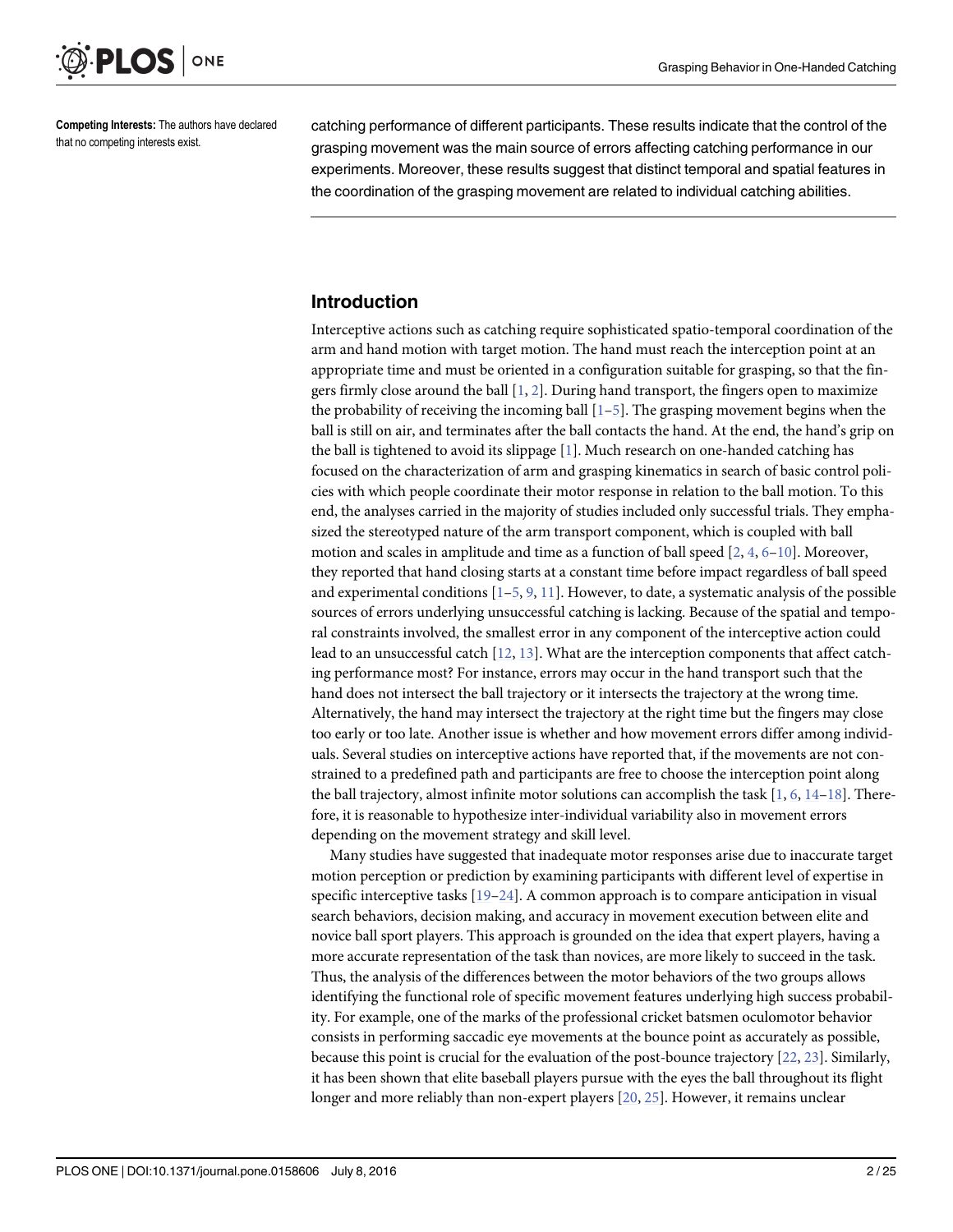<span id="page-2-0"></span>whether and how the different movement aspects, which distinguish on average elite from novice players in a specific task, are also directly responsible for the participant's performance in individual trials. To address this issue, it is necessary to relate the outcome of the interceptive action (i.e. a binary response variable) and the variation of critical kinematic variables with a logistic regression [[26](#page-23-0)]. In this context, we recently provided evidence that, in a one handed catching task, participants were able to touch the ball in more than 90% of the cases and to visually track the target reliably, but they differed broadly in their catching performance (from 2% up to 80% of grasped trials over the total number of ball launches) [[27](#page-23-0)]. These results indicate a good accuracy in the control of hand transport. However, some participants failed to grasp the ball effectively for reasons that, at that time, we were unable to determine.

In the present study, we aimed to fill this gap. To this end, we asked twelve subjects to catch a flying ball projected in space with different spatial and temporal characteristics. Grasping and arm movement kinematics were measured using a sensorized glove and a motion capture system and they were characterized by means of several parameters. By comparing these parameters both in successful (grasped) and unsuccessful (touched or missed) trials and across participants with different catching performance, we sought to gain insights on what aspects of hand transport and grasping movement affected catching performance most. Therefore, the present analysis had three goals: 1) to investigate the catching outcome and movement characteristics in response to the different ball flight conditions; 2) to assess whether successful and unsuccessful trials could be discriminated on the basis of the values of specific kinematic parameters; 3) to evaluate whether the catching probability was predicted by the individual values of specific kinematic parameters and thus to assess whether and how individual motor behaviors could distinguish between good and poor catchers.

### Materials and Methods

#### **Subjects**

Data from a group of 11 participants (7 males and 4 females), between 22 and 42 year old  $(S_1: 22, S_2: 30, S_3: 28, S_4: 26, S_5: 29, S_6: 32, S_7: 28, S_8: 26, S_9: 42, S_{10}: 33, S_{11}: 27)$  were used for the present analysis. All participants performed a one-handed catching experiment. Two of them were the first and last author of the study  $(S_5 \text{ and } S_{11} \text{ respectively})$ . All subjects had normal or corrected to normal vision, were informed about the procedure and the aims of the study, which was approved by the Ethical Review Board of the Santa Lucia Foundation, and gave their written informed consent to participate to the experiment.

# Task and apparatus

Participants were asked to catch a ball projected by means of a dedicated launching apparatus [\[28](#page-23-0)], consisting of commercial launching machine (BOLA professional Cricket Bowling Machine, Stewart and Williams, Bristol, UK), mounted on a custom-made actuated structure, while standing at a distance  $d = 6$  m. The launching system was located behind a large big screen to avoid visual anticipation ([Fig 1A](#page-3-0)). The launching apparatus was calibrated [[28\]](#page-23-0) before starting the experimental sessions. The calibration procedure provided a mapping between the ball launch parameter (i.e. the speed at which the ball was released by the launcher and the orientation of the actuated structure) to be set on the display of the launching apparatus and the corresponding ball flight path characteristics. Six ball flight conditions, obtained by the combination of three mean ball flight durations (T<sub>1</sub> = 0.55 s, T<sub>2</sub> = 0.65 s, T<sub>3</sub> = 0.75 s) and two mean ball arrival heights (low,  $Z_1$ , and high,  $Z_2$ ), were tested similarly to our previous studies [\[6](#page-22-0), [17](#page-23-0),  $27$ ]. In the case of the subjects S<sub>1</sub>-S<sub>10</sub>, the Z<sub>1</sub> and Z<sub>2</sub> ball arrival heights were adjusted according to the shoulder height of the subject  $(H_{sh})$ :  $Z_1 = H_{sh} - 0.3$  m,  $Z_2 = H_{sh} + 0.3$  m. In the case of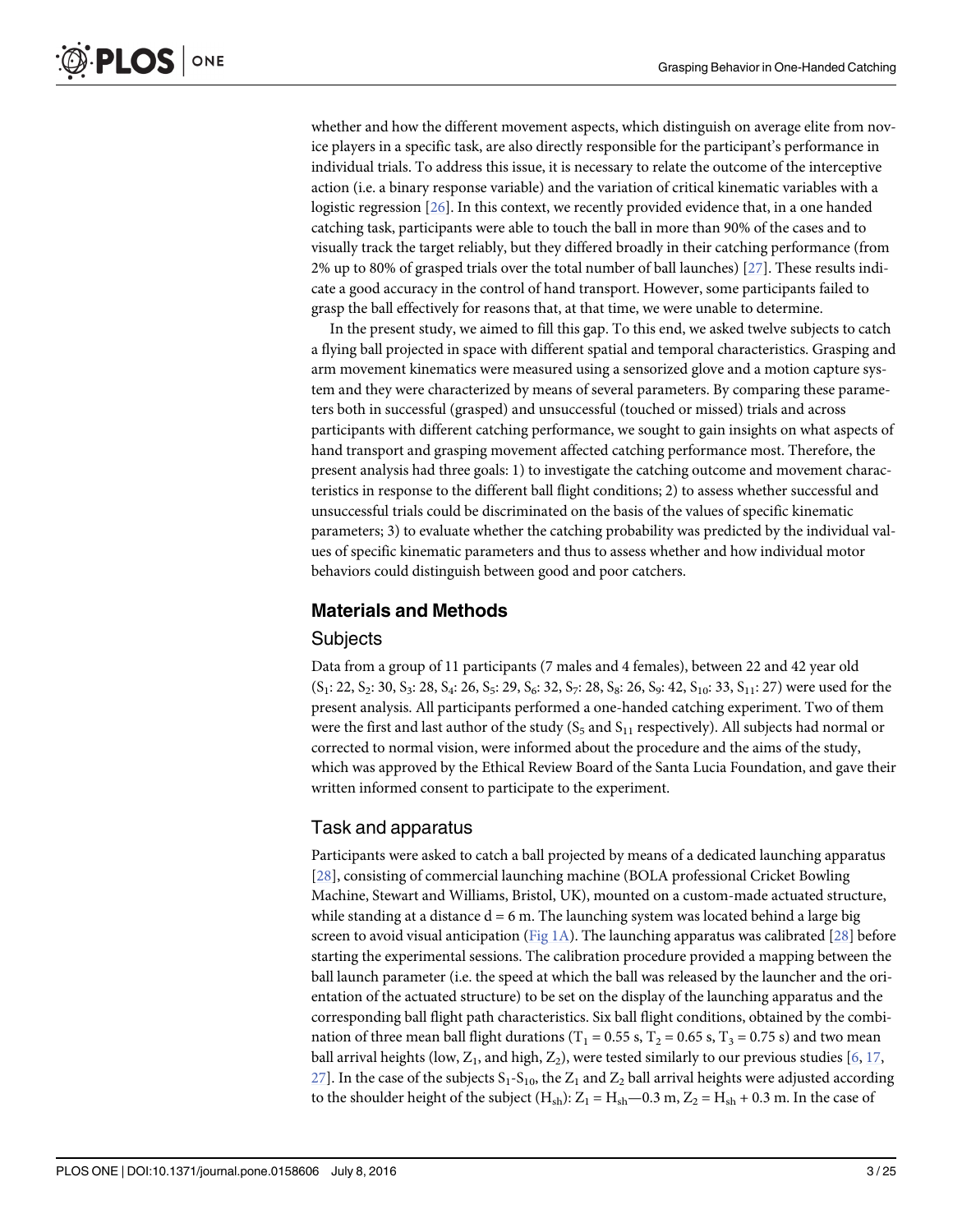<span id="page-3-0"></span>

[Fig 1.](#page-2-0) Experimental apparatus, representative examples of the ball trajectories and distribution of the impact points in the sagittal plane. (A) Overview of the experimental setup. Participants stood at a distance of 6 m from a large screen occluding from view a custommade launching apparatus which projected balls in space with different flight durations and arrival heights. (B) Ball paths in the  $T_2Z_1$ condition for subject  $S_{5}$ ; black lines represent the ball paths recorded by the motion capture system from the launch to the impact time; grey lines indicate the portion of the trajectory extrapolated from the impact position to the frontal plane passing through the participant's shoulder (SH); dots indicate impact positions along the ball trajectory in the case of successful (black dots) and unsuccessful (gray dots) trials. (C) scatter plot of the impact positions in the sagittal plane (x, anterior-posterior axis; z vertical axis) for subject  $S_5$  in all the trials; the different flight duration conditions are indicated by different marker shapes; data are shown separately for  $Z_1$  and  $Z_2$  conditions. (D) impact positions in the sagittal plane averaged across trials in each one of the three flight durations are illustrated for each participant and separately for two ball arrival heights. Participant color coding is shown on top of the panel.

ONE

participant  $S_{11}$  who performed the experiment at the very beginning of the experimental session,  $Z_1$  was 1.3 m and  $Z_2$  was 1.9 m ( $Z_1 = H_{sh} - 0.22$  m,  $Z_2 = H_{sh} + 0.35$  m).

Participants performed one block of 10 trials for each T-Z condition, for a total of 6 blocks. At the beginning of each block the settings on the launching machine were adjusted in order to project the ball in space with the initial ball velocity required to achieve the desired flight conditions. The order of the blocks was randomized across participants. Prior to the beginning of the experimental sessions participants familiarized with the task by performing a few catching trials. Each trial started with an auditory cue to alert the participant of a new launch. After the cue, the experimenter inserted the ball inside the launching machine.

Expanded polyurethane balls covered with a retro-reflective tape (Scotchlite, 3M, Pioltello, Milan. Italy) were used to track the ball during its flight. The spatial position of several retro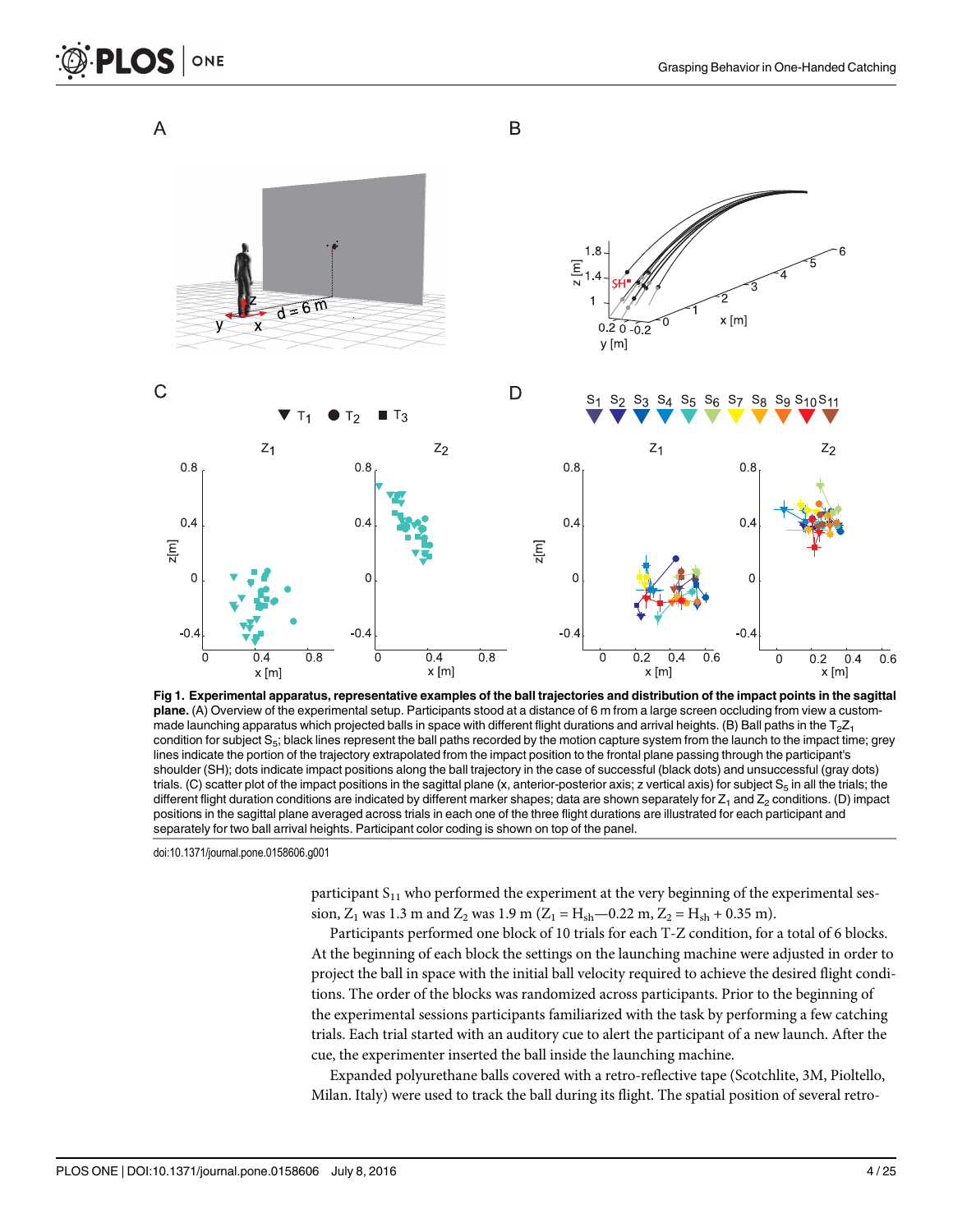<span id="page-4-0"></span>reflective markers placed on the participant's body, and the position of the ball throughout its entire flight were tracked at 100 Hz using a motion capture system (Vicon-612, Vicon Motion Systems Ltd. UK). Markers were positioned on the skin overlying the right acromion, the epicondylus lateralis, and on the right forearm. The right wrist position (RW) was estimated by averaging the position of two additional markers placed at the extremity of a stick (length: 21 cm) taped on the participant wrist in correspondence to the mid-point between the ulnar styloid and radial styloid.

Marker coordinates were referred to a right handed calibration frame placed on the floor at 6 m distance from the launch plane (i.e. the world coordinate frame). Hand movements were recorded at 100 Hz using a glove instrumented with 22 piezoresistive joint angle sensors, i.e. the CyberGlove (CyberGlove Systems Inc., San Jose, CA). Finally, a mini-DV video camera (MID160, Canon, acquisition rate: 50 Hz) was used to film participants' performance during the experiment.

# Data analysis

Each trial was classified as grasped if the ball was captured by the hand, touched if the ball was not captured but it contacted the hand, and missed if no contact occurred. Participant's catching performance was quantified as the percentage of successfully grasped balls over the total number of launches.

Grasping movements were characterized in terms of flexion/extension of the metacarpo-phalangeal joint of the index finger (MCP). For each participant data were normalized with respect to the maximum joint excursion (i.e. the difference between maximum and minimum values of the joint angle) measured throughout the session. Kinematic data from the Vicon markers and the CyberGlove were digitally low-passed filtered (25 Hz cutoff frequency, zero-lag FIR filter). Data were fitted with a cubic spline (Matlab csaps function), and differentiated to obtain the velocity and acceleration (Matlab, fnder function). Ball launch time was defined as the instant at which the ball passed through the screen. Impact time (IT) was computed as the instant at which the distance between the ball trajectory and the RW marker reached its minimum. The same procedure was applied to define IT also for missed trials even if no physical contact occurred.

A few trials (41 over a total of 660) were not included in the analysis because the ball trajectory was not fully contained in the tracking volume of the Vicon system (about 7.5m  $\times$  3m  $\times$ 3m) and could not be reconstructed throughout its flight. Our analysis focused on the hand closing movement which we hypothesized to be closely related to catching performance. The profiles of the MCP angle and its velocity in a sample trial  $(Fig 2)$  $(Fig 2)$  illustrate the main grasping features analyzed. The onset of hand closing or grasping movement (TOnClose) and the end of grasping movement (THclose) were defined as the duration of the interval from the time at which the MCP velocity dropped respectively below and above a threshold of 0.05  $s^{-1}$  to IT. Closing Time (CT) was the time elapsed from TOnClose, onset of the grasping movement, to THclose, end of the grasping movement (i.e.  $CT = THclose - TOnClose)$ ). Total closing distance (CD) was defined as the difference between MCP maximal and minimal angles. Peak hand closing velocity  $(PvClose)$  was the largest negative velocity peak. Thus, peak hand closing speed was the absolute value of  $PvClose$ . The time of the peak hand closing velocity ( $TPvClose$ ) was defined as the time at which PvClose occurred with respect to IT. Peak hand closing acceleration (PaClose) and its time (TPaClose) were defined as the largest negative acceleration peak from initiation of hand closure up to end of grasping movement and its occurrence with respect to IT.

Five kinematic and timing variables were computed to characterize hand transportation: 1) latency time (LT), i.e. the time elapsed from ball launch to wrist onset, defined as the time the tangential velocity exceeded a fixed threshold of 0.05 m/s; 2) wrist peak speed (WPs), i.e. the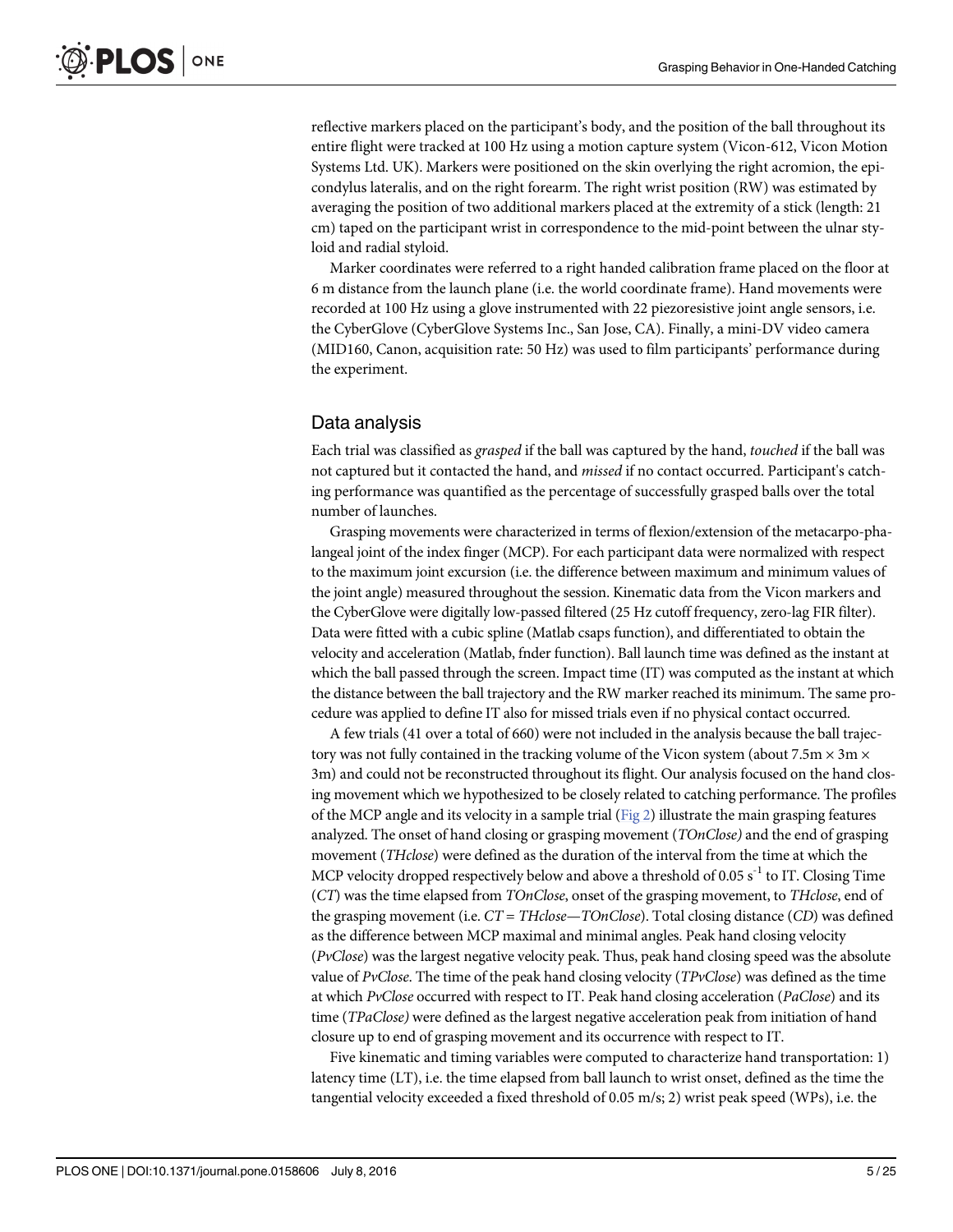<span id="page-5-0"></span>

[Fig 2. M](#page-4-0)ain grasping features analyzed. Representative MCP angle in normalized units (bottom) and its time derivative (normalized angular velocity, top) profiles from subject  $S_9$  in the  $T_1Z_1$  condition. Solid black lines indicate the time of the impact event. Vertical dashed red lines indicate the onset of the grasping movement (TOnClose). Cyan dashed lines represent the time of peak hand closing velocity. TPvClose is the duration of the time interval between the occurrence of the peak of closing velocity and the IT. Green dashed lines represent the end of the hand closing movement (THClose). The hand closing time (CT) is the duration of the time interval between TOnclose and THClose. Horizontal dashed lines indicate the maximum and minimum of MCP angle and define the closing excursion or distance (CD).

maximal tangential velocity evaluated from wrist onset to IT; 3) time to wrist peak speed (TWPs), i.e. the time elapsed from wrist onset to WPs occurrence; 4) the x (VIMPx) and 5) the z (VIMPz) components of the velocity vector at impact.

#### Statistical analysis

We performed three analyses to investigate whether and how catching outcome (TEST 1) and kinematic parameters (TEST 2) depended on the ball flight characteristics and catching outcome depended on the individual average or the trial-by-trial variations of each kinematic parameter (TEST 3). A binary response variable Y was used to describe the catching outcome, i.e.  $Y_{ii} = 1$  if the i-th participant grasped the ball at the j-th trial,  $Y_{ii} = 0$  if the participants touched or missed the ball. We modeled such dependences by means of Generalized Linear Mixed Models (GLMM, [[29](#page-23-0), [30](#page-23-0)]) which express a qualitative dependent variable as a function of several independent variables in the manner of a linear (multiple) regression model. In particular, they extend traditional regression models by allowing the error term (the residual of the regression), or equivalently the response variable conditional to the independent variables, to be any distribution within the exponential family (a large family of probability distributions including the normal, Poisson, and binomial distributions) [\[31\]](#page-23-0). Moreover, GLMM allow assessing the dependence of the response variable both on fixed factors, i.e. the experimental variables (flight duration and ball arrival height) within subjects, and on a random factor between subjects. GLMM are used to estimate a single model across subjects, but they take into account that each subject could present a different variability and sample size, i.e. they consider that data can be organized in clusters depending on the subject [\[30](#page-23-0), [32](#page-23-0), [33](#page-23-0)]. In this respect, a crucial issue with GLMM is the identification of all the possible by-subjects dependencies in the sample (see [S1 Appendix\)](#page-22-0).

GLMM consist of three main elements: a random variable, represented by the dependent response variable R; a linear predictor which returns the mean of the response variable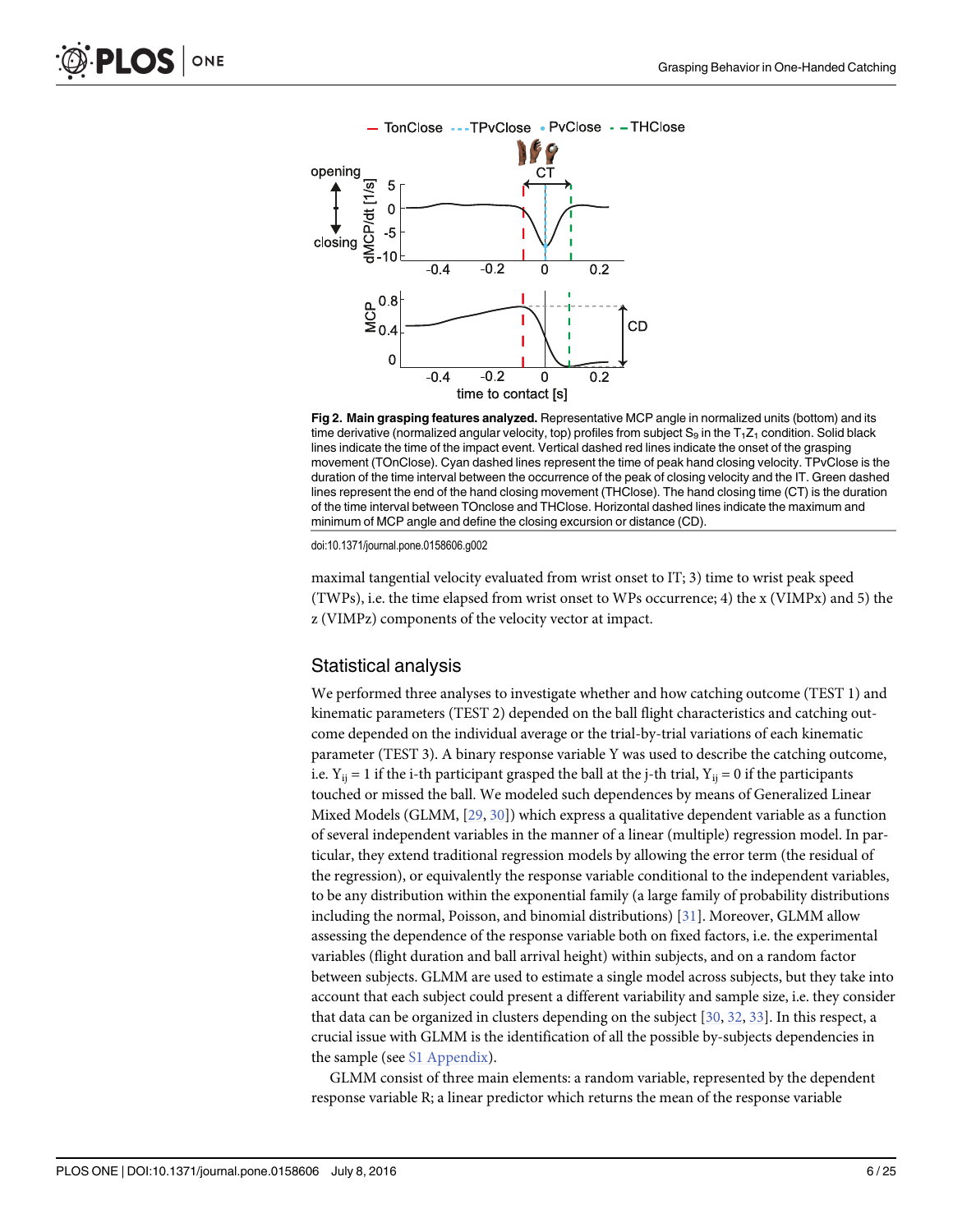<span id="page-6-0"></span>distribution, i.e. μ, and a link function (L) which is a function that transforms the expectation of the dependent variable E(R), i.e. the catching probability in the case of the Y variable, into a linear predictor as follows:

$$
L\left[E(R)\right] = \mu = \beta \mathbf{X} \tag{1}
$$

where  $\beta$  is the vector of the fitted coefficients of the linear predictor, and **X** is the matrix of regressor variables. If R is a continuous variable, as in the case of kinematic parameters, the link function is the identity. If the response variable is binomial, as in the case of the binary Y variable introduced above, the link function is the probit function.

To determine the relation between catching probability and experimental conditions (TEST 1), a model of the type defined in  $eq 1$ , was fitted according to the following equation:

$$
Y_{ij}^* = \beta_0 + \beta_T t_j + \beta_Z z_j + S_{0i} + \varepsilon_{ij}
$$
\n<sup>(2)</sup>

where: i  $\epsilon$  [1, . . ., number of subjects], and j  $\epsilon$  [1, . . ., number of trials];  $Y^*_{ij}$  is a latent response var-iable [\[29\]](#page-23-0);  $\varepsilon_{ii}$  and  $S_{0i}$  are error terms which represent respectively the variability within ( $\varepsilon_{ii}$ ) and between subjects ( $S_{0i}$ , see  $\underline{S1}$  Appendix);  $t_i$  and  $z_j$  indicate respectively flight duration and ball arrival height of the j-th trial. The p-values were evaluated according to the Wald statistics  $(z)$  [\[29](#page-23-0)].

Furthermore, we assessed whether there was a relation between the age of the participants and the catching performance (P) considering the following model:  $P_i = \beta_0 + \beta_A a g e_i + \varepsilon_i$ . For the sake of completeness an additional test was introduced to assess the dependence of the catching performance on the experimental conditions. To this end, the success rate (SR), i.e. the fraction of the successful trials over the total (i.e. the number of selected launches for each condition and participant), was also computed for each participant and each experimental condition. SR was then normalized according to arcsin(SR) $^{0.5}$ , and submitted to a two ways ANOVA with repeated measures (3 x time flight durations, 2 x arrival height as within-subjects factors). Significance and p-values were evaluated with F-test.

To assess the relation between several kinematic features and ball flight conditions, we considered a second test (TEST 2) involving GLMM. Kinematic parameters were related to the variables describing the T and Z experimental conditions (i.e. fixed effects) taking into account possible differences across participants (i.e. random effects). The analysis was performed only on grasped trials to assess the general trends and strategies adopted by the participants to accomplish the task. A detailed description of the procedure is provided elsewhere [[27](#page-23-0)]. Briefly, for each kinematic feature analyzed, the model that fitted best the experimental data was identified first (see [S1 Appendix](#page-22-0) for an introduction to random effects structure). To this end the confirmatory hypothesis testing approach was adopted  $[33]$ , which consisted of building iteratively GLMM to test a set of specific critical hypothesis on the data structure [[34](#page-23-0)]. The set of comparisons carried out are listed in Table 1 in sequential order. At each iteration, one simpler model and one more complex model were compared according to their likelihood ratio value

| <b>Iteration   Model</b> |                                                                                                | Specific critical hypothesis                                                                                                                                 |
|--------------------------|------------------------------------------------------------------------------------------------|--------------------------------------------------------------------------------------------------------------------------------------------------------------|
|                          | $v_{ij} = \beta_0 + \beta_\text{T}t_i + \beta_\text{Z}z_i + S_{0i} + \varepsilon_{ij}$         | GLMM with random intercept effect                                                                                                                            |
| $\overline{2}$           | $v_{ii} = \beta_0 + \beta_T t_i + \beta_Z z_i + \gamma t_i z_i + S_{0i} + \epsilon_{ii}$       | GLMM with random intercept effect and interaction between T and Z fixed effects. If the interaction<br>term is significant is added to the later GLMM models |
| 3                        | $v_{ij} = \beta_0 + (\beta_T + S_{Ti})t_i + \beta_Z z_i + S_{0i} + \varepsilon_{ij}$           | GLMM with random intercept effect and random slope with $\beta_{\rm T}$ effect                                                                               |
| 4                        | $V_{ii} = \beta_0 + \beta_T t_i + (\beta_Z + S_{zi}) z_i + S_{0i} + \epsilon_{ii}$             | GLMM with random intercept effects and random slope with $\beta$ <sub>z</sub> effect.                                                                        |
| 5                        | $V_{ij} = \beta_0 + (\beta_T + S_{Ti})t_j + (\beta_Z + S_{zi})z_i + S_{0i} + \varepsilon_{ij}$ | GLMM with random intercept effects and random slopes with $\beta_T$ and $\beta_Z$ effects.                                                                   |

Table 1. Iterative approach to select the best model for each kinematic movement feature (ν) analyzed.

doi:10.1371/journal.pone.0158606.t001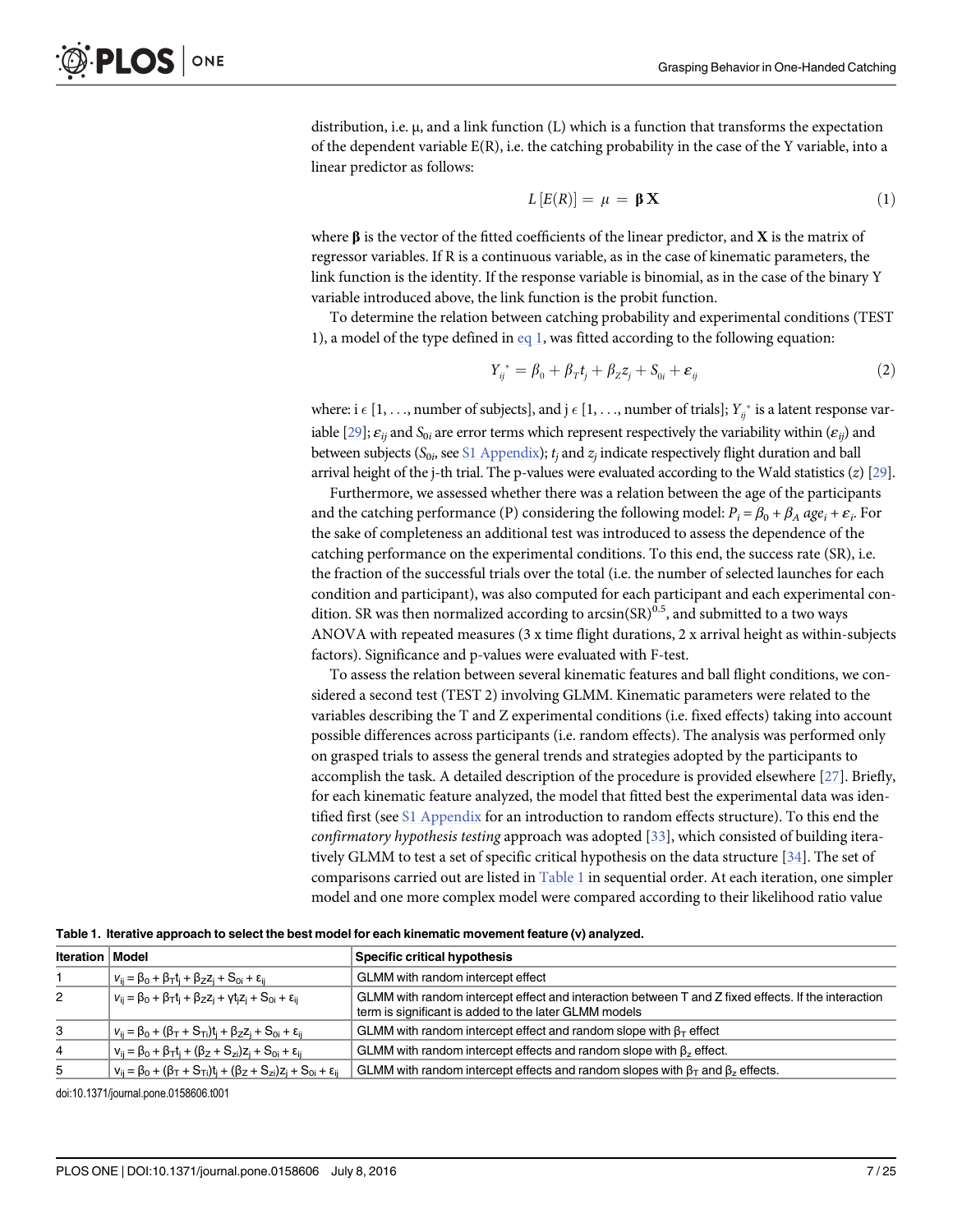<span id="page-7-0"></span>(LR) [[32,](#page-23-0) [33\]](#page-23-0). If the quality of the more complex model was lower than the quality of the simpler one the iteration ended, and the simpler model was selected. The estimation of the model coefficients and their significance was performed according to standard procedures, which use the likelihood ratio statistics ( $\chi^2$ ) for the GLMM [[32](#page-23-0), [33](#page-23-0)]. In addition, a repeated measures ANOVA analysis (RM-ANOVA, 3 time flight durations x 2 arrival heights as within-subjects factors) was carried out on each movement feature evaluated to support the results of the GLMM (see S<sub>1</sub> File and S<sub>1</sub> Fig).

Finally, to assess whether it was possible to predict catching probability from grasping and wrist kinematic features we performed a third analysis (TEST 3). Data from all participants and trials (i.e. grasped and non-grasped) in each T- Z experimental conditions were fitted according with GLMM defined by the following equation:

$$
Y_{ij}^* = \beta_0 + \beta(\nu_{ij} - \overline{\nu}_i) + \delta_i(\overline{\nu}_i) + \varepsilon_{ij} + S_{0i}
$$
\n(3)

where  $Y_{ij}^*$  is the latent response variable as in  $\underline{\text{Eq 2}}$  $\underline{\text{Eq 2}}$  $\underline{\text{Eq 2}}$ ;  $v_{ij}$  is the kinematic parameter under consideration,  $\bar{v}_i$  is its average value over the trials in the T- Z condition of the i-th participant. For each participant the  $(v_{ij}-\bar{v}_i)$  term (i.e. the *variation* term) evaluates the dependence of the response variable on the kinematic parameter once the mean value of the parameter for that participant  $\bar{v}_i$ is taken into account. If  $\beta$  is significant, it means that there are differences in the  $v_{ii}$  value across successful and unsuccessful trials. The  $\bar{v}_i$  term (i.e. the *within-subject average* term) is instead used to assess whether catching performance depends on the participant-specific mean value of the parameter. If  $\delta$  is significant, it means that there are difference in the movement kinematics of individual subjects with different catching performances. The p-values were evaluated according to the Wald statistics  $(z)$  [\[29](#page-23-0)]. Statistical analyses were performed in the R software environment (R development Core team (2011). R foundation for statistical computing, Vienna. ISBN:3- 900051-07-0 URL <http://www.Rproject.org>) with the lme4 package (lme4: Linear mixed-effects model using S4 classes. R package version 1.0-5 [http://RAN.R-project.org/package=lme4\)](http://RAN.R-project.org/package�=�lme4). Multiple comparisons of means (i.e. Tukey Contrasts) were also performed with multcomp package.

#### **Results**

The section is organized as follows. In the "Catching performance" subsection we present the results of the analysis on the relation between catching performance and ball flight characteristics, i.e. flight duration and arrival height. In the "General movement characteristics" subsection we describe how wrist and hand motions are modulated in response to ball flight characteristics in successful trials. A number of movement characteristics shared across participants in successful trials are then used as a reference for comparison with unsuccessful trials. Thus, in the "Catching performance in relation to individual average movement characteristics" subsection, the movements of participants of different skill level (i.e. different fraction of grasped trials over the total number of launches) are compared by relating the catching probability with the subject-specific average values of each movement parameter. This analysis identified critical wrist and grasping features distinguishing between good and poor catchers. Finally, in the "Catching performance in relation to movement characteristics on a trial-by-trial basis" subsection, the possible source of errors underlying catching failures in individual trials are assessed by relating the variation of specific movement features to catching probability.

#### Catching performance

The participants showed a broad distribution of catching performance ( $Fig 3$ ) and they were ordered according to their average success rate (i.e. the total number of the caught balls divided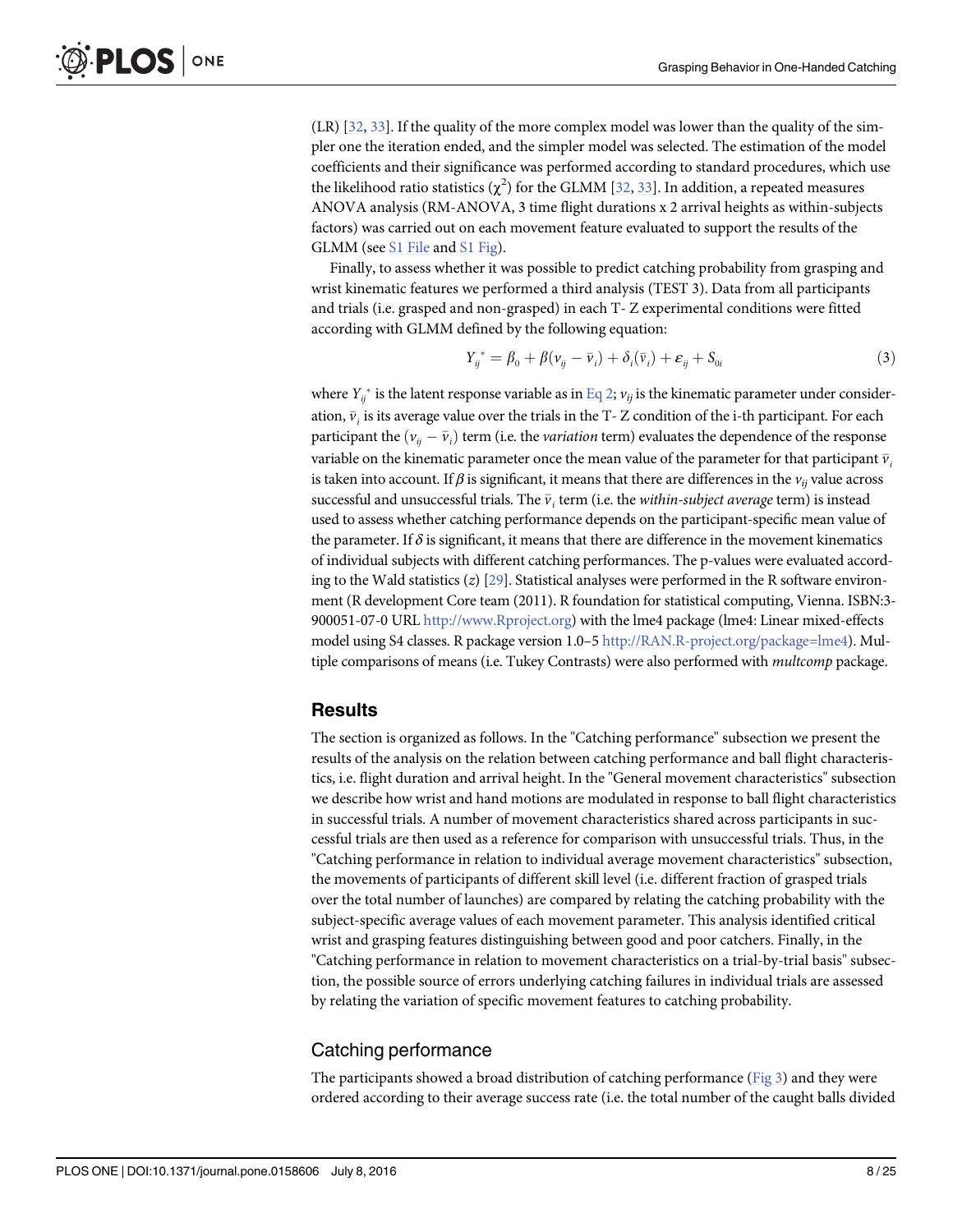<span id="page-8-0"></span>



by total number of launches), from the lowest, i.e.  $S_1$ , 2% of successful trials, to the highest values, i.e.  $S_{11}$ , 85%. The catching performance was not directly related to participant age  $(\beta_A = 2.03, p = 0.3)$ . Catching success depended on ball flight characteristics. Statistical analysis (TEST 1, see [Methods\)](#page-2-0) indicated that there was a significant fixed effect of T, flight duration, on catching success ( $\beta_T = 9.50$ ,  $p_T < 0.001$ ). In particular, for all participants, catching success increased as T increased. No significant effect of Z, ball arrival height, was observed instead  $(p_z = 0.22)$ . These results were confirmed by the RM-ANOVA test on SR, success rate. On average the performance changed depending on T ( $F_{1,62} = 32.46$ , p <0.001). However no significant differences were observed between the SR values in the two different ball arrival height conditions ( $F_{1,62} = 0.30$ , p = 0.58).

#### General movement characteristics

We first assessed the relation between wrist and grasping kinematic parameters and T-Z experimental conditions. To this end only successful trials were considered (TEST 2). In our experiment no specific instructions were provided to the participants about where, when and how to intercept the ball. [Fig 1](#page-3-0) shows representative examples of the ball trajectories and the relative impact positions in one condition ( $T_2Z_1$ , [Fig 1B](#page-3-0)), and in the other experimental conditions [\(Fig 1C](#page-3-0)) in the case of S<sub>5</sub>. Overall it provides evidence that the participants did not aim at directing their movement to specific locations ( $Fig 1D$ ); they used visual information to guide their reaching behavior.

No significant effects of T, flight duration, and Z, arrival height, were observed for LT, wrist latency time ( $\chi^2_{(1)}$  = 3.02 p<sub>T</sub> = 0.08,  $\chi^2_{(1)}$  = 0.06 p<sub>Z</sub> = 0.8 <u>[Table 2](#page-9-0)</u>). Fixed effects of T on the WPs, wrist peak speed, TWPs, time to wrist peak velocity, and VIMPz, vertical impact velocity, were significant (WPs:  $\chi^2_{(1)}$  = 73.31 p $_{\rm T}$  < 0.001, TWPs:  $\chi^2_{(1)}$  = 30.74 p $_{\rm T}$  < 0.001, VIMPz:  $\chi^2_{(1)}$  = 46.73,  $p_T < 0.001$  [Table 2\)](#page-9-0). Participants moved faster, i.e. WPs and VIMPz increased, and TWPs decreased at higher ball approaching speeds, i.e. lower flight durations (WPs:  $\beta_T = -2.25$ , TWPs:  $\beta_T = 0.17$ , VIMPz:  $\beta_T = -3.41$ ). Fixed effects of Z were significant for WPs, VIMP<sub>x</sub>, and VIMP<sub>z</sub>, but not for TWPs (WPs:  $\chi^2_{(1)}$  = 22.28 p<sub>Z</sub> < 0.001, VIMP<sub>x</sub>;  $\chi^2_{(1)}$  = 83.12 p<sub>Z</sub> < 0.001;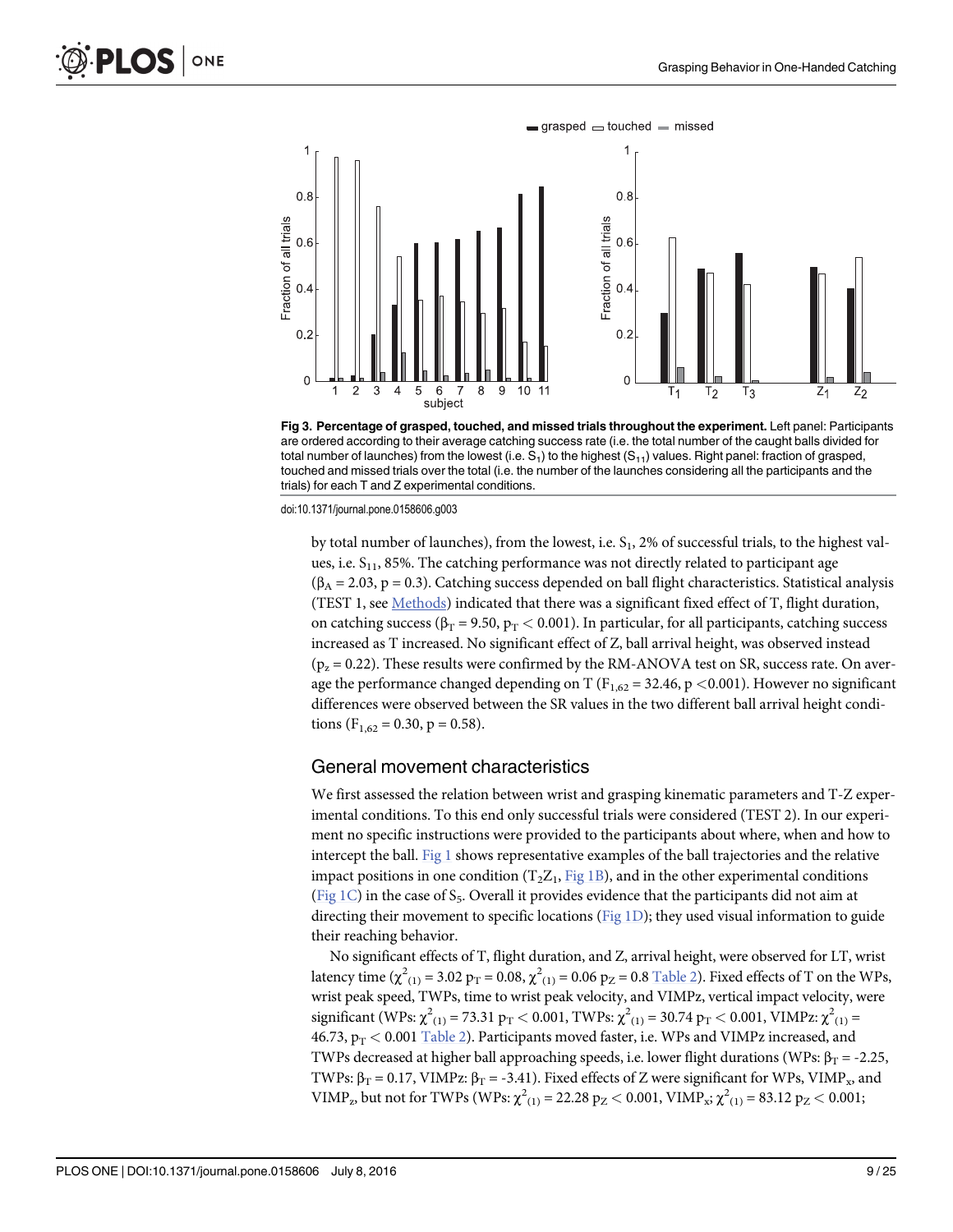<span id="page-9-0"></span>

| <b>Grasping parameters</b> | Т         |        | Z         |                | $R^2$ |       | Random slope T<br>factor |      | Random slope Z<br>factor |         |
|----------------------------|-----------|--------|-----------|----------------|-------|-------|--------------------------|------|--------------------------|---------|
|                            | $\beta_T$ | $p_T$  | $\beta$ z | p <sub>Z</sub> | Marg. | Cond. | <b>PST</b>               | corr | Psz                      | corr    |
| Grasping                   |           |        |           |                |       |       |                          |      |                          |         |
| TOnClose                   | 0.08      | 0.14   | $-0.01$   | $***$          | 0.01  | 0.83  | $***$                    | 0.98 |                          |         |
| CD                         | $-0.37$   | $***$  | $-0.05$   | $***$          | 0.08  | 0.47  |                          |      |                          |         |
| <b>TPvClose</b>            | $-0.01$   | 0.06   | 0.01      | $***$          | 0.1   | 0.3   |                          |      |                          |         |
| PvClose                    | 4.02      | $***$  | 0.39      | $***$          | 0.06  | 0.40  |                          |      |                          |         |
| TPaClose                   | $-0.03$   | $\ast$ | 0.01      | $***$          | 0.08  | 0.2   |                          |      |                          |         |
| PaClose                    | 74.08     | $***$  | 5.09      | $\ast$         | 0.05  | 0.46  |                          |      |                          |         |
| <b>CT</b>                  | 0.05      | 0.17   | $-0.01$   | 0.40           | 0.00  | 0.68  |                          |      | $***$                    | $-0.72$ |
| Wrist                      |           |        |           |                |       |       |                          |      |                          |         |
| LT                         | 0.13      | 0.08   | $-0.01$   | 0.80           | 0.01  | 0.1   |                          |      |                          |         |
| <b>WPs</b>                 | $-2.25$   | $***$  | 0.83      | $***$          | 0.29  | 0.86  |                          |      | $***$                    | $-0.92$ |
| <b>TWPs</b>                | 0.17      | $***$  | 0.01      | 0.44           | 0.08  | 0.39  |                          |      | $\ast$                   | 0.35    |
| VIMP <sub>x</sub>          | $-0.15$   | 0.67   | $-0.53$   | $***$          | 0.17  | 0.51  |                          |      |                          |         |
| VIMP <sub>z</sub>          | $-3.41$   | $***$  | 1.10      | $***$          | 0.16  | 0.83  |                          |      | $***$                    | $-0.98$ |

#### [Table 2.](#page-8-0) Results from the fitted ν responses variable for TEST 2.

The first column reports the name of the analyzed kinematic parameter. Subsequent columns report the regression coefficients (β) and p-values (p) of the fixed factors (flight duration T, ball arrival height Z). The fourth column reports the marginal (i.e. the proportion of variance explained by the fixed factor) and the conditional (i.e. the proportion of variance explained by both the fixed and random factors)  $R^2$  coefficient of the regression. Finally the two rightmost columns show the significance of the by-subject adjustment of the slope relatively to both the T factor ( $p_{ST}$ ), and the Z factor ( $p_{SZ}$ ), and the correlation between the two random effects (intercept and slope for each factor), when present. Numbers are rounded to the second decimal place. Results on the main effects are comparable to those obtained with the RM-ANOVA analysis reported in Table A in [S1 File](#page-22-0).

 $*$ : p\_value < 0.05;

\*\*: p\_value<0.01;

\*\*\*: p\_value<0.001.

doi:10.1371/journal.pone.0158606.t002

VIMP<sub>z</sub>:  $\chi^2_{(1)}$  = 14.11 p<sub>Z</sub> < 0.001, TWPs:  $\chi^2_{(1)}$  = 0.60 p<sub>Z</sub> = 0.44). Participants moved faster, i.e. they showed higher WPs values, but they impacted the ball with a lower velocity along the posterior-anterior x-axis ( $Fig 1A$ ) and with a higher vertical velocity component for higher balls arrival heights (WPs:  $\beta_z = 0.83$ , VIMP<sub>x</sub>:  $\beta_z = -0.53$ , VIMP<sub>z</sub>:  $\beta_z = 1.10$ ). For all the wrist parameters fitted with GLMMs, the same direction of association between the motor response variables and the experimental conditions (i.e. the same sign of the regression coefficients) was observed once the by-participants adjustments of the T and Z slope coefficients were taken into account (i.e.  $\beta_T$  +S<sub>Ti</sub>, and  $\beta_Z$ + S<sub>Zi</sub> coefficients, not reported for brevity). This means that, there was a similar modulation in the different individuals of the wrist motor responses as a function of temporal and spatial constraints induced by the ball motion.

All participants presented a similar time course of their grasping movement. Fig  $4$  shows the average normalized MCP joint velocity in the  $T_1$  conditions as a function of time to contact. In accordance with previous reports [\[4,](#page-22-0) [35\]](#page-23-0), there were two distinct hand movement phases. In the first phase, the fingers opened and the angular velocity of the MCP joint presented positive values (as joint angle values increased with joint extension). In the second phase, the fingers started closing while the ball was still in the air and the MCP velocity was negative. The hand closure consisted in a simple ballistic flexion of the fingers around the ball, as shown by the bell-shaped velocity profiles of the MCP joint around the impact time ([Fig 4\)](#page-10-0). The fingers continued to close around the ball after impact to tighten the hand's grip. In accordance, the hand closing velocity returned to zero after the impact event.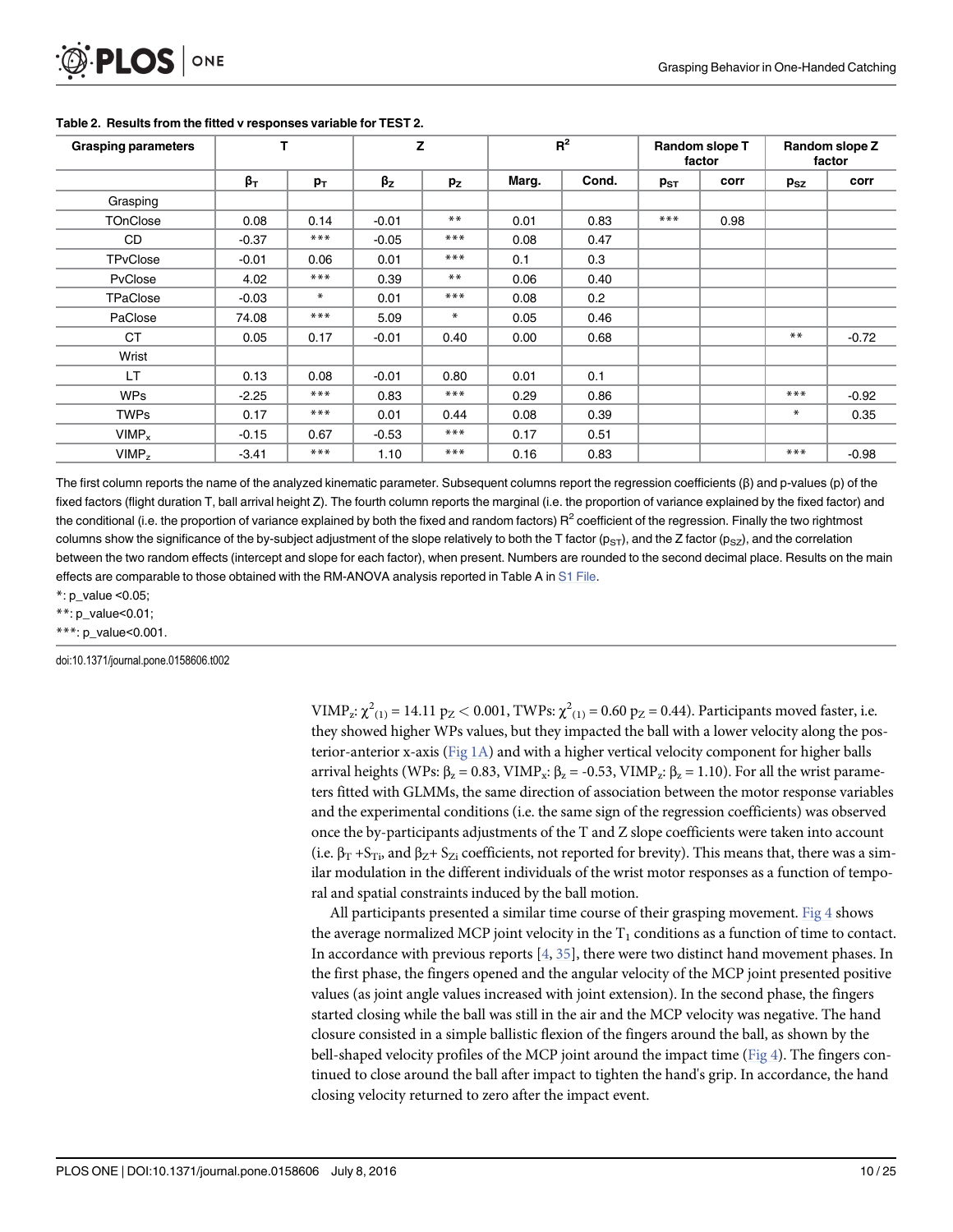

[Fig 4. G](#page-9-0)rasping movement characteristics. Average MCP velocity profiles of grasped (red lines), touched (black lines), and missed (green lines) trials in the  $T_1$  conditions ( $Z_1$  left column;  $Z_2$  right column) are shown for all the participants (different rows). Data are aligned with respect to the impact event (black lines) and plotted up to 250 ms after the impact. Dotted lines represent TOnClose, time of hand closing initiation. Similar profiles were observed also in the other flight duration conditions  $T_2$  and  $T_3$ . Participants are presented in an ascending order from  $S_1$  (top panel) to  $S_{11}$  (bottom panel).

<span id="page-10-0"></span>PLOS | ONE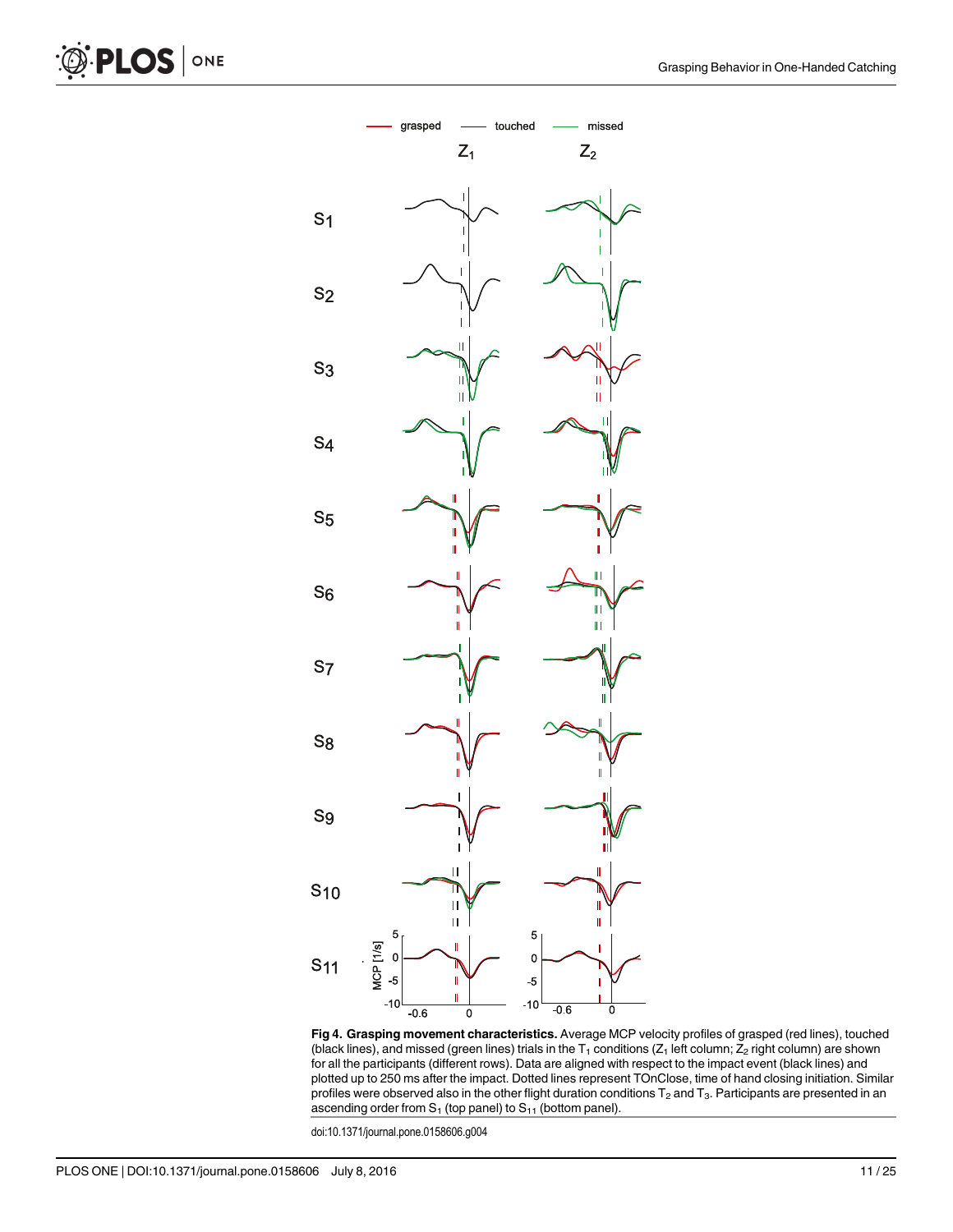<span id="page-11-0"></span>

Fig 5. Average grasping parameters distributions across the different experimental conditions. Mean ± SE values (average across participants over grasped trials) are reported separately for each experimental condition. (A) CD, total flexion excursion. (B) PvCLose, peak of the MCP closing velocity. (C) CT, closing time. (D) TonClose, onset of finger closing movement. (E) TPvClose, time of the peak of the MCP closing velocity from impact.

In the case of higher balls, participants closed the hand less and at lower speed than for lower balls (Fig 5A and 5B). In accordance CD, closing distance, decreased and PvClose, peak closing velocity, increased (i.e. its absolute value, peak closing speed, decreased) as Z, ball arrival height, increased (CD: β<sub>Z</sub> = -0.05,  $\chi^2_{(1)}$  = 16.44 p<sub>Z</sub> < 0.001, PvClose: β<sub>Z</sub> = 0.39,  $\chi^2_{(1)}$  =  $8.08 \text{ p}_Z < 0.01$ , [Table 2\)](#page-9-0). Moreover, participants decreased CD and moved slower (i.e. they decreased the absolute value of PvClose) for longer ball flight durations (CD:  $\beta_T$  = -0.35,  $\chi^2_{(1)}$  = 21.91 p<sub>T</sub> < 0.001, PvClose: β<sub>T</sub> = 4.02,  $\chi^2_{(1)}$  = 19.45 p<sub>T</sub> < 0.001, <u>Table 2</u>). No significant relation between CT ( $\underline{\text{Fig 5C}}$ ), closing time, and T and Z were observed ( $\chi^2_{(1)}$  = 1.87 p<sub>T</sub> = 0.17,  $\chi^2_{(1)}$  =  $0.71$  pz = 0.40).

TOnClose, onset of the grasping movement, increased with T (Fig 5D), passing from 91  $\pm$  8 ms for  $T_1$ , to 104  $\pm$  10 ms for  $T_2$ , to 110  $\pm$  16 ms for  $T_3$  (mean  $\pm$  SE across participants), but the effect of T was not significant ( $\chi^2_{(1)}$  = 2.12  $p_T$  = 0.14). Significant effects of Z were observed instead ( $\chi^2_{(1)}$  = 9.15 p<sub>Z</sub> < 0.01, β<sub>Z</sub> = -0.01, <u>[Table 2](#page-9-0)</u>). On average, participants began closing the index in the  $Z_2$ , condition less than 10 ms earlier than in the  $Z_1$  condition, and specifically Ton-Close was 109  $\pm$ 13 ms (mean  $\pm$  SE across participants) in the Z<sub>1</sub> conditions and 97  $\pm$  13 ms in the  $Z_2$  conditions.

On average the TPvClose, the time of peak hand closing velocity with respect to the impact, passed from  $4.9 \pm 3.8$  ms (mean  $\pm$  SE across participants) in the T<sub>1</sub> conditions to 2.1  $\pm$  4.1 ms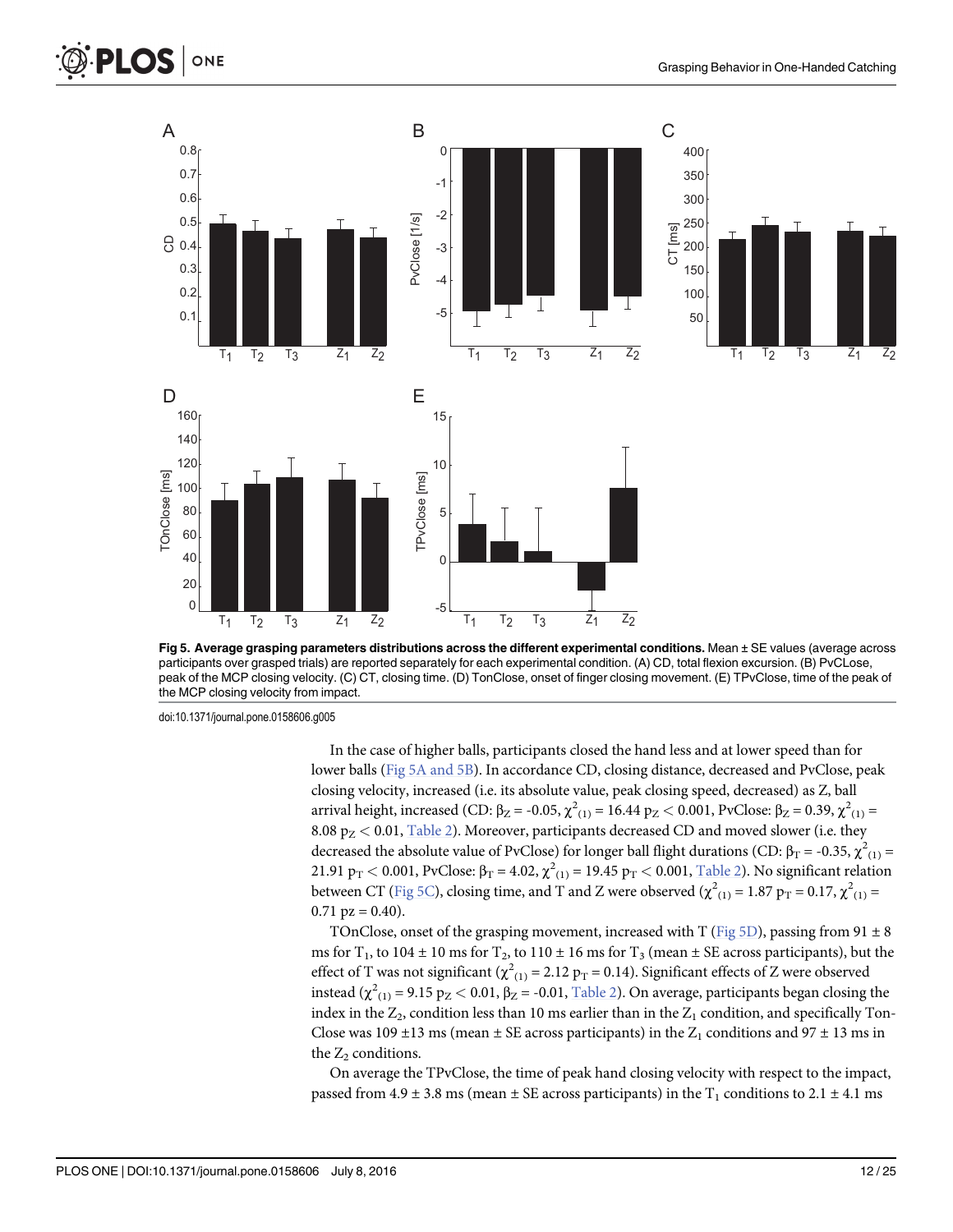<span id="page-12-0"></span>in the T<sub>2</sub> conditions to  $0.8 \pm 5.4$  ms in the T<sub>3</sub> conditions ([Fig 5E\)](#page-11-0), although, according to TEST 2, the trend was not significant as TPvClose did not depend on T ( $\chi^2_{(1)}$  = 3.01 p<sub>T</sub> = 0.08, [Table 2](#page-9-0)). Participants increased the time of peak velocity values at higher ball arrival height conditions ( $\chi^2_{(1)}$  = 23.11, p<sub>z</sub> <0.001, <u>[Table 2](#page-9-0)</u>). In the Z<sub>2</sub> condition ([Fig 5E\)](#page-11-0) TPvClose was on average 10 ms more than in the  $Z_1$  conditions ( $\beta$ <sub>z</sub> = 0.01). In particular, TPvClose was -2.9  $\pm$  3.6 ms (mean  $\pm$  SE across participants) for Z<sub>1</sub> and 7.6  $\pm$  5.2 ms for Z<sub>2</sub> ([Fig 5D\)](#page-11-0). However, such difference was small with respect to CT (230  $\pm$  3.8 ms, mean  $\pm$  SE across participants and conditions). Overall, in successful trials the hand-ball collision occurred approximately at the time of peak finger closing velocity rather than in correspondence of the raising (accelerated) or the descending (decelerated) portion of the finger closing velocity profile ( $Fig 4$ , red lines).

In summary, the analysis of successful trials identified a number of movement features shared by all participants. In fact they all presented the same relation (i.e. the same sign of the T and Z factors coefficients of the GLMM) between wrist movement parameters and ball flight characteristics, reached maximal hand closing speed approximately in correspondence of the impact time, increased the hand closing velocity and the hand closing distance for faster ball approaching speeds, and maintained the same hand closing duration in different experimental conditions.

# Catching performance in relation to individual average movement characteristics

In addition to the shared movement features in successful trials just described, we also observed marked differences across participants in several movement characteristics in accordance to previous studies  $[1, 6]$  $[1, 6]$  $[1, 6]$  $[1, 6]$ . Since the participants enrolled in the study presented a broad distribution of the fraction of the grasped trials over the total ( $Fig 3$ ), we investigated whether catching probability was predicted by the average values of the kinematic parameters of each individual. To this end, we fitted the data including both successful and unsuccessful trials with the GLMM reported in [Eq 3](#page-7-0) (TEST 3, see [Methods\)](#page-2-0). In particular, we evaluated whether individual catching movement characteristics were related to individual catching performance levels by assessing the significance of the within-subject average term in TEST 3 (the δ coefficient in [Eq](#page-7-0) [3,](#page-7-0) see [Methods\)](#page-2-0). For each kinematic parameter, this term links catching probability to the average parameter value of each participant and hence it allows identifying those parameters that may contribute the most to the subject catching performance.

As reported before  $[6]$  $[6]$  $[6]$ , there were large differences across participants in wrist kinematics for one-handed catching in our experimental conditions. A detailed description of the different catching behaviors of a subset of the participants included in the present study, i.e. participants  $S_5$ ,  $S_6$  $S_6$ ,  $S_7$ ,  $S_8$ , and  $S_{11}$ , can be found in an earlier study [6], (respectively participants  $S_5$ ,  $S_2$ ,  $S_4$ ,  $S_3$ , and  $S_1$  therein). Different participants impacted the ball at different locations along the ball trajectory ([Fig 1](#page-3-0), panel D). In low launches ( $Z_1$ , [Fig 6](#page-13-0) top row),  $S_1$ ,  $S_2$ , and  $S_4$  caught the ball away from the body, and presented high positive values of VIMP<sub>z</sub>, wrist vertical velocity at the time of impact (i.e. they used a *hitting-like* strategy).  $S_3$ ,  $S_5$ , and  $S_7$  moved straight toward the target approaching the interception point from below and showed low VIMP<sub>z</sub> values. We referred to this interceptive strategy as the *stop-on-the* ball strategy. Finally  $S_6$ ,  $S_8$ ,  $S_9$ ,  $S_{10}$ ,  $S_{11}$ presented a hook-like hand path, which consisted in an initial elevation of the wrist up to shoulder height and a following downward acceleration up to the final ball interception point. They hence arrived at the ball with a large negative VIMP<sub>z</sub>. In high launches  $(Z_2, Fig 6$  $(Z_2, Fig 6$  bottom row) inter-individual differences were less marked than in low launches. For instance, all participants caught the ball from below and arrived at the ball with a positive VIMP<sub>z</sub>, although less skilled participants  $(S_1 - S_4)$  presented the highest VIMP<sub>z</sub> values.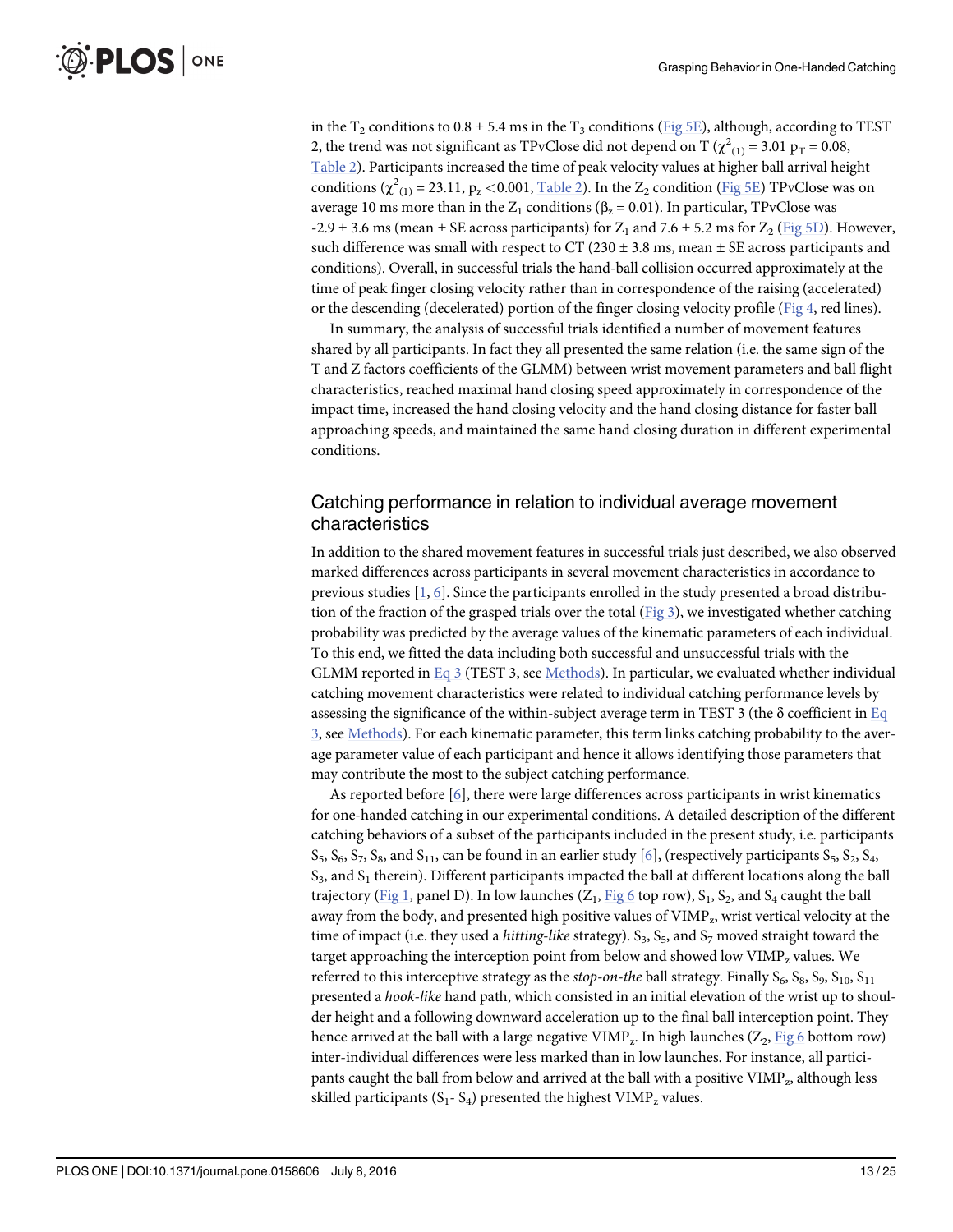<span id="page-13-0"></span>

[Fig 6.](#page-12-0) Differences in wrist kinematics across participants. Left column: average (mean across trials) wrist paths in the sagittal plane are shown for each participant in the T<sub>2</sub> conditions (Z<sub>1</sub> first row, Z<sub>2</sub> second row). All trajectories are plotted up to 100 ms after the impact event (colored dots), and translated with respect to the shoulder position at launch time. Participant color coding is reported in the right panel. Right column: individual trajectories of the velocity components in the sagittal plane. Colored triangles indicate the velocity components at launch. Colored dots indicate the velocity components at impact.

Accordingly, the results of TEST 3 showed that poor and good catchers could be distinguished on the basis of the value of VIMP<sub>z</sub>, wrist vertical velocity at impact. In fact, the within-subject average term (i.e. the  $\delta$  coefficient) was significant only in the case of VIMP<sub>z</sub> ( $p_{\delta} < 0.05$ ,  $\delta < 0$ , for all the T-Z conditions, with the exception of the T<sub>2</sub>Z<sub>2</sub> condition,  $p_{\delta} = 0.52$ , [Table 3](#page-14-0)), indicating that catching probability was higher for those participants who presented a lower impact vertical velocity. [Fig 7](#page-15-0) shows VIMP<sub>z</sub> values (mean  $\pm$  SE across time flight conditions) for each participant separately in the two ball arrival height conditions. A lower (more negative in the case of  $Z_1$ ) VIMPz predicted a higher catching performance. Conversely, participants with the worst catching performance (i.e.  $S_1$ - $S_4$ ) showed the highest (and mostly positive in the case of  $Z_1$ ) VIMP<sub>z</sub>.

Although the hand closing movement appeared more stereotyped than the wrist movement [\(Fig 4\)](#page-10-0), differences between poor and good catchers were also present in the grasping kinematic parameters. Specifically, participants with the lowest catching performance  $(S_1-S_4)$  timed their hand closing movement less accurately. In particular, they showed delayed onset of the grasping movement (TOnClose) and time of peak closing velocity (TPvClose) with respect to IT, impact time.

The within-subject term in TEST 3 was significant for TOnClose in the  $T_1Z_1$  ( $\delta > 0$ ,  $p_{\delta} =$ 0.03) and  $T_2Z_1$  ( $\delta > 0$ ,  $p_\delta < 0.01$ ) conditions [\(Table 3](#page-14-0)). Participants with the lowest catching performance  $(S_1-S_4)$  presented high TOnClose values in the fastest flight duration and lowest ball arrival height conditions. No significant relation between TOnClose and catching outcome was observed in the other conditions in all the participants.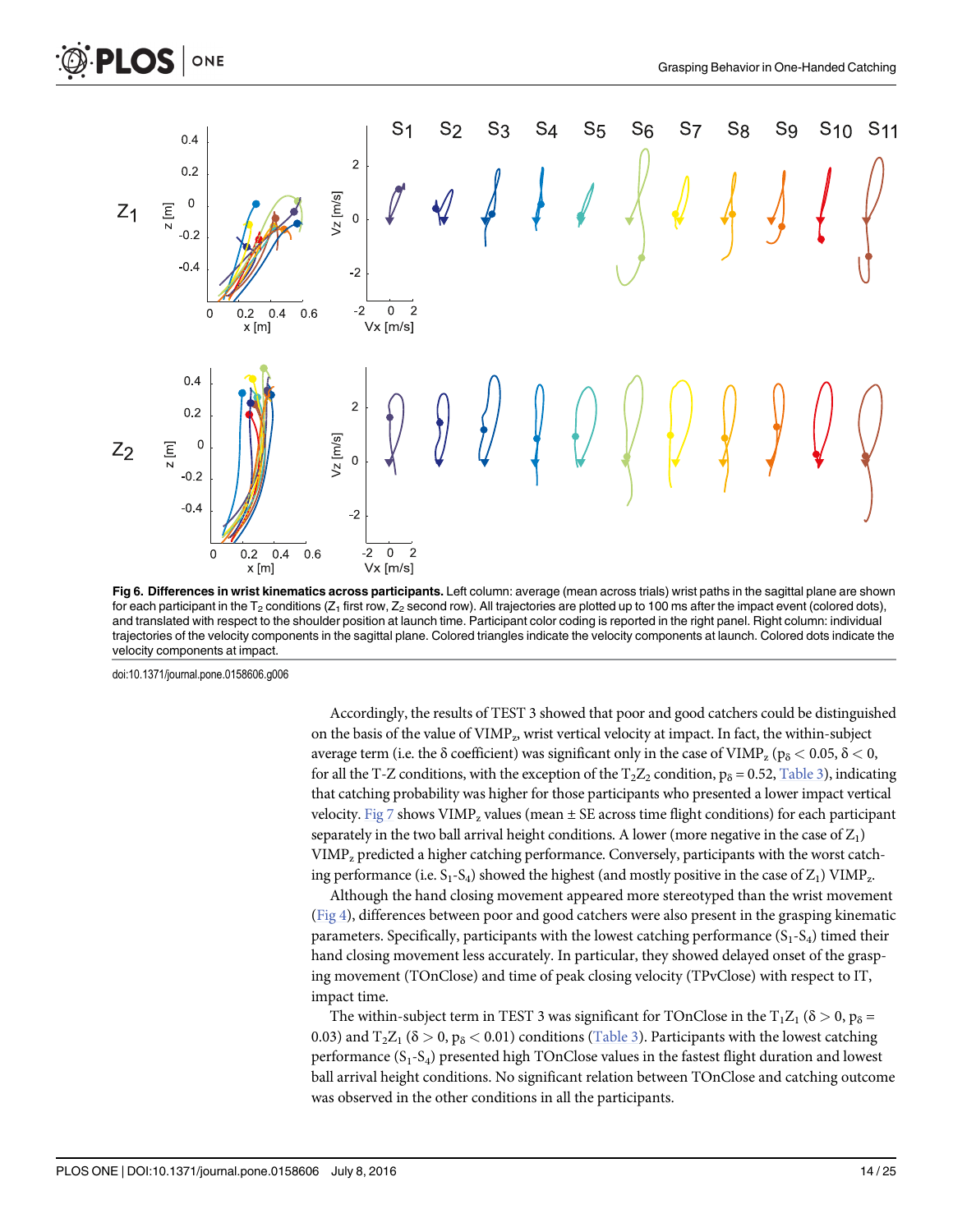|                   | Variation-term (β) |                          |                |                |          |                | Within subjects term (δ) |                |           |          |                          |          |  |
|-------------------|--------------------|--------------------------|----------------|----------------|----------|----------------|--------------------------|----------------|-----------|----------|--------------------------|----------|--|
|                   | $Z_1$              |                          |                | $\mathbf{Z}_2$ |          |                |                          | $\mathbf{Z}_1$ |           | $Z_{2}$  |                          |          |  |
|                   | $T_1$              | $T_{2}$                  | $T_3$          | $T_1$          | $T_{2}$  | $\mathsf{T}_3$ | $T_1$                    | $T_{2}$        | $T_3$     | $T_1$    | $T_{2}$                  | $T_3$    |  |
| Grasping          |                    |                          |                |                |          |                |                          |                |           |          |                          |          |  |
| TOnClose          |                    |                          |                |                |          |                |                          |                |           |          |                          |          |  |
| pe                | 0.77               | 0.24                     | 0.75           | 0.59           | 0.94     | 0.1            | $\ast$                   | $***$          | 0.07      | 0.54     | 0.34                     | 0.81     |  |
| β, δ              | $-3.66$            | 15.35                    | 2.43           | $-4.55$        | 0.58     | 8.76           | 53.05                    | 41.51          | 47.79     | 9.7      | 30.81                    | $-4.26$  |  |
| CD                |                    |                          |                |                |          |                |                          |                |           |          |                          |          |  |
| p-value           | $* *$              | $***$                    | $\ast\ast\ast$ | $***$          | $* *$    | $***$          | 0.44                     | 0.26           | 0.56      | $\ast$   | $***$                    | 0.38     |  |
| β, δ              | $-10.98$           | $-11.16$                 | $-24.33$       | $-6.41$        | $-10.31$ | $-15.24$       | $-3.92$                  | $-7.34$        | $-7.56$   | $-7.46$  | $-14.54$                 | $-7.94$  |  |
| TPvClose          |                    |                          |                |                |          |                |                          |                |           |          |                          |          |  |
| p-value           | 0.15               | 0.14                     | $***$          | $***$          | 0.06     | $***$          | $\ast\,\ast$             | $***$          | $***$     | 0.3      | $\pmb{\ast}\,\pmb{\ast}$ | $***$    |  |
| β, δ              | $-36.37$           | $-27.59$                 | $-90.65$       | $-43.47$       | $-41.23$ | $-87.37$       | $-121.74$                | $-122.61$      | $-159.98$ | $-46.72$ | $-124.12$                | -97.77   |  |
| PvClose           |                    |                          |                |                |          |                |                          |                |           |          |                          |          |  |
| p-value           | $***$              | $***$                    | $***$          | $***$          | $***$    | $***$          | 0.52                     | 0.52           | 0.79      | 0.06     | $***$                    | 0.79     |  |
| β, δ              | 1.99               | 1.51                     | 1.42           | 0.64           | 0.71     | 1.66           | 0.39                     | 0.49           | 0.23      | 0.58     | 1.12                     | 0.24     |  |
| TPaClose          |                    |                          |                |                |          |                |                          |                |           |          |                          |          |  |
| p-value           | 0.13               | 0.27                     | $***$          |                | 0.11     | $***$          | $***$                    | ***            | ***       | 0.79     | $***$                    | $***$    |  |
| β, δ              | $-38.61$           | $-15.88$                 | $-80.6$        | $-27.95$       | $-32.97$ | $-74.26$       | $-130.66$                | $-117.42$      | $-172.32$ | $-13.16$ | $-126.34$                | $-97.98$ |  |
| PaClose           |                    |                          |                |                |          |                |                          |                |           |          |                          |          |  |
| p-value           | $***$              | $***$                    | $***$          | $\ast$         | 0.12     | $***$          | 0.37                     | 0.53           | 0.79      | 0.15     | 0.02                     | 0.9      |  |
| β, δ              | 0.07               | 0.07                     | 0.06           | 0.02           | 0.02     | 0.05           | 0.02                     | 0.02           | $-0.01$   | 0.02     | 0.04                     | $-0.01$  |  |
| СT                |                    |                          |                |                |          |                |                          |                |           |          |                          |          |  |
| p-value           | 0.92               | $\pmb{\ast}\,\pmb{\ast}$ | 0.75           | 0.83           | $\ast$   | 0.23           | 0.66                     | 0.55           | 0.29      | 0.66     | 0.72                     | 0.2      |  |
| β, δ              | $-0.57$            | 25.63                    | 1.97           | 1.32           | 6.67     | 8.99           | 9.52                     | 11.81          | 20        | 5.81     | 6.91                     | $-17.87$ |  |
| Wrist             |                    |                          |                |                |          |                |                          |                |           |          |                          |          |  |
| LT.               |                    |                          |                |                |          |                |                          |                |           |          |                          |          |  |
| p-value           | 0.32               | 0.52                     | 0.3            | 0.58           | 0.52     | 0.62           | 0.54                     | 0.68           | 0.22      | 0.13     | 0.15                     | 0.33     |  |
| β, δ              | 5.33               | 3.1                      | $-3.62$        | 1.96           | $-3.75$  | $-2.68$        | $-14.23$                 | 10.18          | 17.52     | 27.02    | 29.87                    | 25.15    |  |
| WPs               |                    |                          |                |                |          |                |                          |                |           |          |                          |          |  |
| p-value           | 0.52               | 0.47                     | 0.82           | $\ast$         | 0.21     | 0.52           | 0.33                     | 0.46           | 0.07      | 0.92     | 0.13                     | 0.21     |  |
| β, δ              | 0.35               | 0.59                     | $-0.2$         | $-1.33$        | $-0.93$  | $-0.57$        | 0.96                     | 0.9            | 4.36      | 0.17     | 4.42                     | 1.85     |  |
| TWPs              |                    |                          |                |                |          |                |                          |                |           |          |                          |          |  |
| p-value           | 0.37               | 0.48                     | 0.69           | 0.39           | 0.53     | 0.84           | 0.29                     | 0.32           | 0.26      | 0        | 0.41                     | 0.4      |  |
| β, δ              | $-6.8$             | 3.82                     | $-2.82$        | $-3.73$        | $-4.28$  | $-1.74$        | $-13.7$                  | $-14.62$       | $-25.53$  | 0.27     | $-15.37$                 | 8.71     |  |
| VIMP <sub>x</sub> |                    |                          |                |                |          |                |                          |                |           |          |                          |          |  |
| p-value           | 0.76               | 0.66                     | 0.53           | 0.19           | 0.43     | 0.53           | 0.11                     | 0.83           | 0.28      | 0.36     | 0.71                     | 0.88     |  |
| β, δ              | $-0.15$            | 0.28                     | 0.41           | 0.62           | 0.37     | 0.38           | $-1.54$                  | $-0.21$        | 1.93      | $-1.03$  | $-0.76$                  | $-0.22$  |  |
| VIMP <sub>z</sub> |                    |                          |                |                |          |                |                          |                |           |          |                          |          |  |
| p-value           | $\ast$             | 0.54                     | 0.66           | 0.84           | 0.89     | 0.15           | $\ast$                   | $***$          | $***$     | 0.52     | $\ast\ast$               | $***$    |  |
| β, δ              | 0.78               | 0.26                     | 0.22           | 0.07           | $-0.06$  | 0.87           | $-1.47$                  | $-1.82$        | $-2.81$   | $-0.81$  | $-3.3$                   | $-1.55$  |  |

#### <span id="page-14-0"></span>[Table 3.](#page-13-0) Results from the fitted Y\* responses variable function for TEST 3.

The first column report the name of the analyzed movement features. The subsequent columns report the regression coefficients and their p-values (p) of the variation terms (β), and the within subjects term (δ) for each T-Z experimental condition.

\*: p\_value <0.05;

\*\*: p\_value<0.01;

\*\*\*: p\_value<0.001.

doi:10.1371/journal.pone.0158606.t003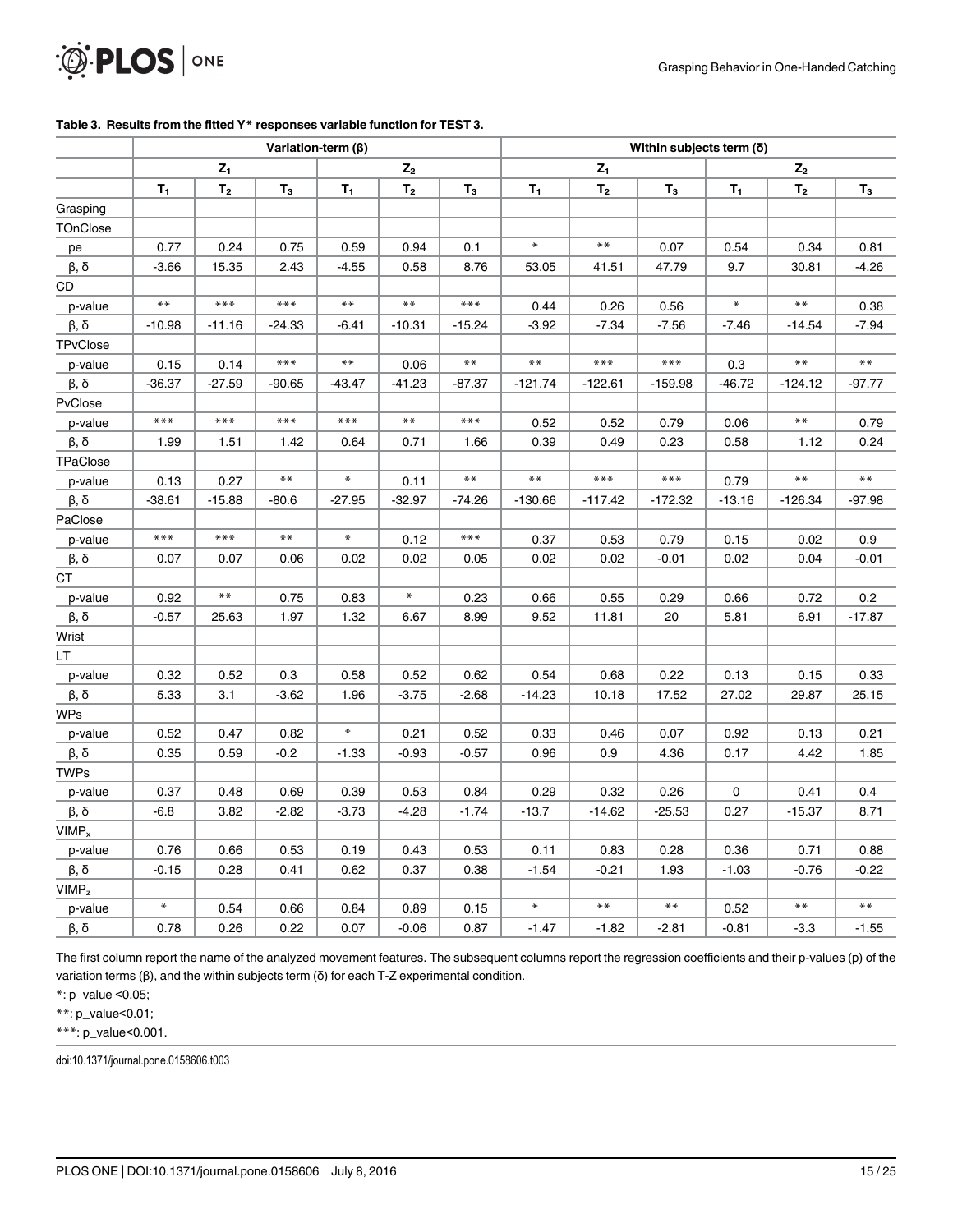<span id="page-15-0"></span>

[Fig 7. W](#page-13-0)rist vertical impact velocity. The VIMP<sub>z</sub> parameter (mean ± SE across trials in different T conditions) is reported separately for each participant and ball arrival height conditions  $(Z_1: top; Z_2: bottom)$ . doi:10.1371/journal.pone.0158606.g007

For both TPvClose and TPaClose, the within-subject average term was significant in all conditions ( $p_{\delta} < 0.01$ , [Table 3](#page-14-0)) with the exception of the T<sub>1</sub>Z<sub>2</sub> condition (TPvClose,  $p_{\delta} = 0.30$ , TPaClose,  $p_{\delta} = 0.79$ , [Table 3](#page-14-0)). Catching probability increased in relation to a decrease of the TPvClose average parameter ( $\delta$  < 0 in all conditions). In accordance, the poorest catchers ( $S_1$ -S4) showed higher values of TPvClose and lower values of TPaClose compared to the best catchers ( $S_5-S_{12}$ , Fig 8). The poorest catchers were not able to time hand closing accurately and TPvClose occurred always after hand-ball contact.

# Catching performance in relation to movement characteristics on a trialby-trial basis

Finally, we focused on the identification of the possible sources of errors in the execution of the catching movement affecting the performance on individual trials. This information was





doi:10.1371/journal.pone.0158606.g008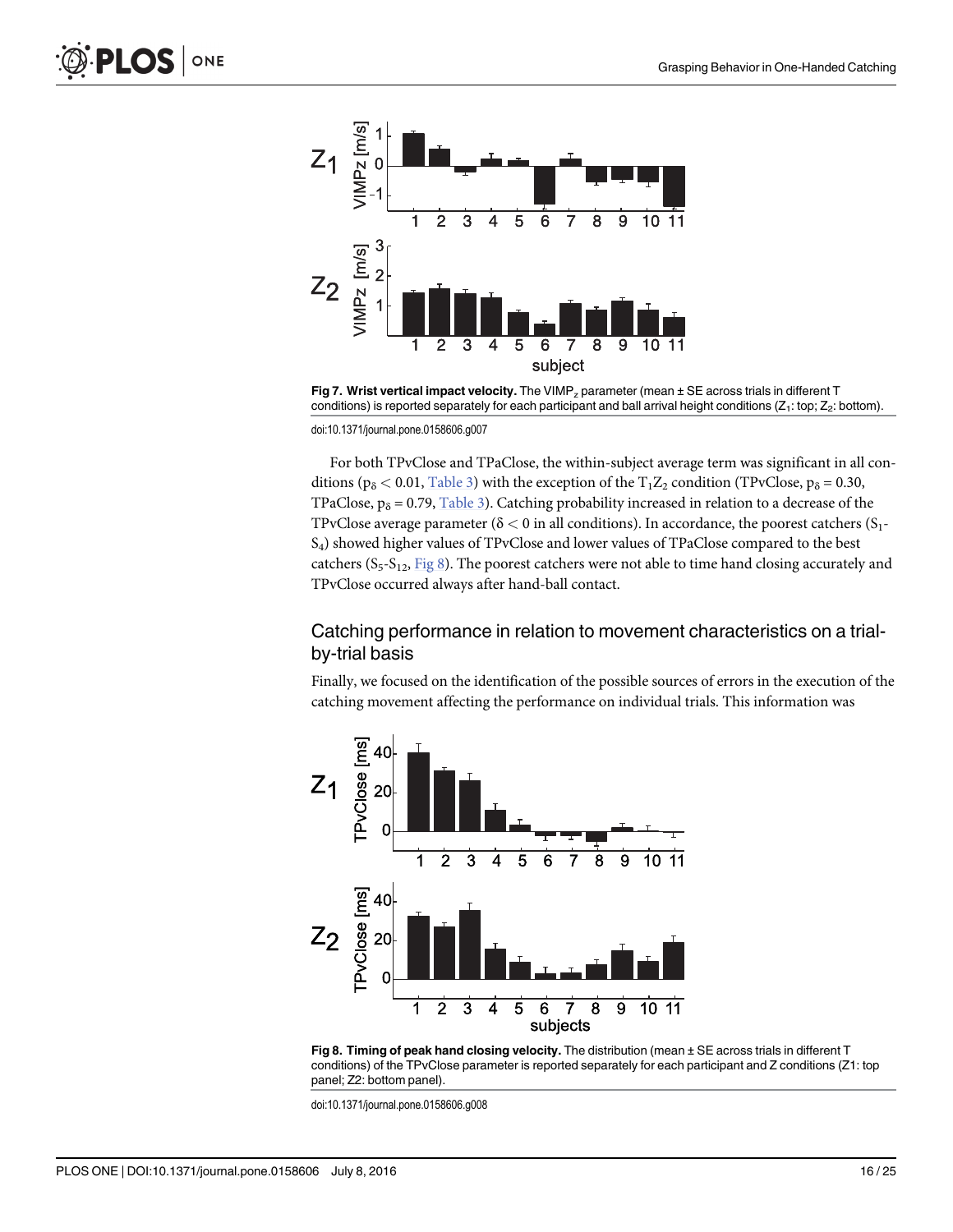<span id="page-16-0"></span>



captured by the  $\beta$  coefficient in TEST 3 (i.e. the variation term), which related the catching probability to the variation of the kinematic parameter with respect to its subject-specific average value. Thus, the term evaluates directly the variation of each parameter across successful and unsuccessful trials.

No differences between successful and unsuccessful trials were observed in almost all the wrist kinematics parameters evaluated. Accordingly, the within-subject term in TEST 3 was not significant in all the T-Z conditions and all the wrist parameters analyzed, with the exception of VIMP<sub>z</sub> in the T<sub>1</sub>Z<sub>1</sub> condition, and the WPs in the T<sub>1</sub>Z<sub>2</sub> condition ( $p_B < 0.05$ , [Table 3\)](#page-14-0).

On the contrary, some of the grasping kinematic parameters predicted whether or not the participant grasped the incoming ball. Catching probability increased significantly in relation to an increase of the PvClose, peak closing velocity, that is for lower PvClose in absolute value  $(\beta > 0, p < 0.01,$  [Table 3](#page-14-0)) in all experimental conditions. In fact, participants closed their hand faster in unsuccessful than in successful trials. Fig  $9A$  shows PvClose (mean  $\pm$  SE across flight duration conditions) for each participant and ball arrival height conditions, separately for successful (black bars) and unsuccessful trials (white bars). A similar distribution was observed also for the PaClose parameter, which occurred before impact for all participants and experimental conditions (not shown).

Significantly larger timing errors in the control of the peak closing velocity were also observed when participants failed to catch the ball (Fig  $10A$ ). In particular, TPvClose was significantly larger in the unsuccessful than successful trials in the T<sub>3</sub>Z<sub>1</sub> T<sub>1</sub>Z<sub>2</sub> and T<sub>3</sub>Z<sub>2</sub>(β < 0,  $p_B < 0.01$ , [Table 3](#page-14-0)).

CT, closing time, was higher for unsuccessful than for successful trials in the  $T_2$  conditions  $(\beta > 0, p_B < 0.05,$  [Table 3\)](#page-14-0). However, further analysis indicated that this result was ascribed to participants  $S_2$ ,  $S_3$  and  $S_4$ , ([Fig 10B](#page-17-0)). By fitting a GLMM model separately on each participant we observed that in the case of participants  $S_5-S_{11}$ , the variation term was not significant ( $p<sub>\beta</sub>$   $>$  0.05). No differences between successful and unsuccessful trials were observed in the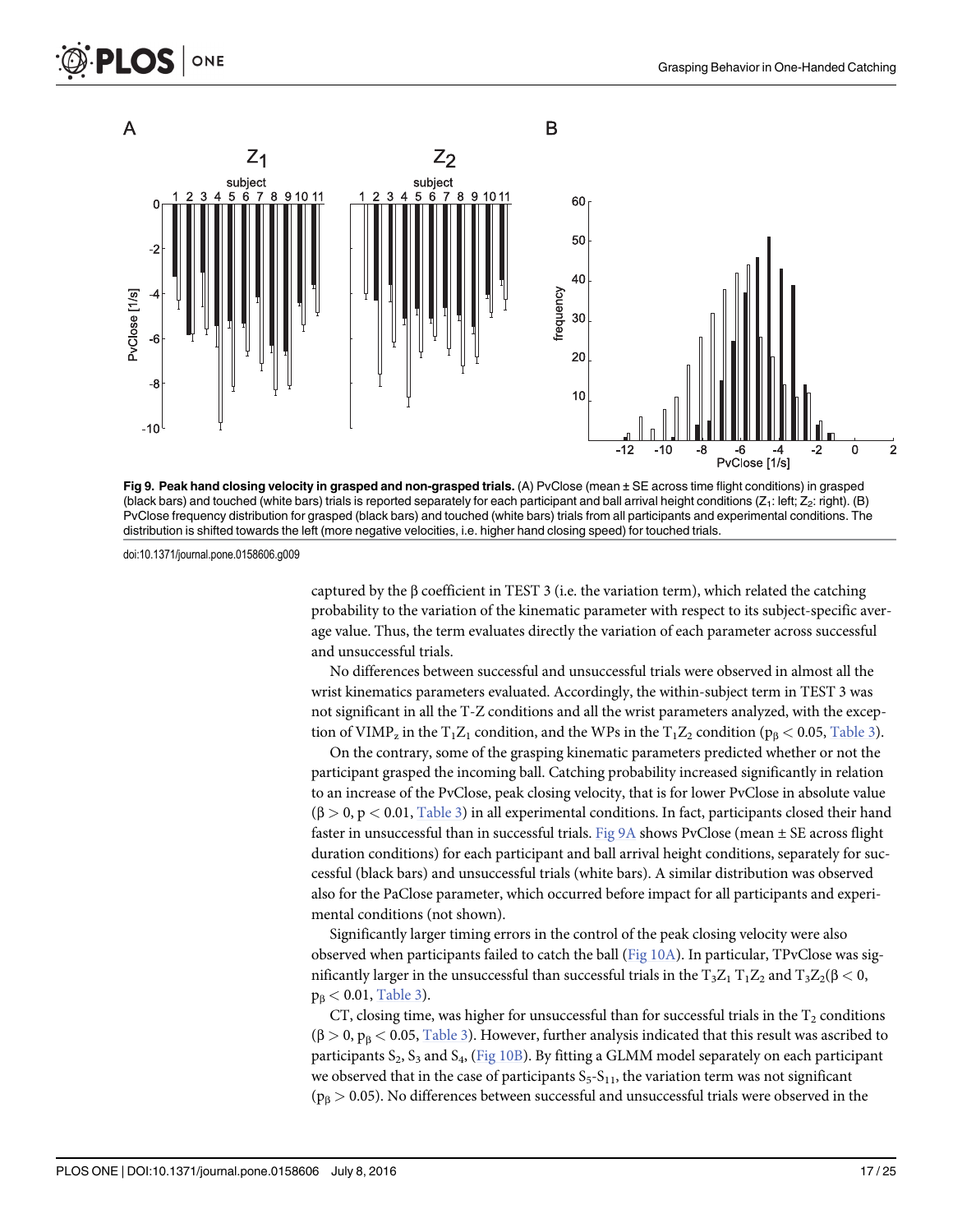<span id="page-17-0"></span>

[Fig 10. A](#page-16-0)verage grasping parameters across all trials for each participants and catching outcomes. Mean ± SE (across experimental conditions) values over grasped (black bars) and touched (white bars) trials are reported separately for each participant. (A) TPvClose, time of the peak of the MCP closing velocity from impact. (B) CT, closing time. (C) CD, total flexion excursion.

other T-Z experimental conditions [\(Table 3\)](#page-14-0). CD was larger for unsuccessful than successful trials ( $\beta$  < 0,  $p_B$  < 0.001 in all the experimental conditions). Not surprisingly, the hand closed more when participant did not catch the ball (Fig 10C).

No differences across the two score groups were observed for the other grasping parameters analyzed [\(Table 3\)](#page-14-0).

#### **Discussion**

By examining grasping and wrist kinematics of eleven participants during a one-handed catching task, we have identified specific factors affecting catching performance. While all participants were able to intercept the ball trajectory (i.e. to touch the ball) in over 90% of cases, they differed greatly in their ability of grasping the ball as they showed a success rate ranging from 2% up to 85%. We found that it was possible to relate the outcome of the interceptive action to the variation of specific kinematic features both on a trial-by-trial basis and depending on their subject-specific average value. A higher hand closing speed distinguished between touched and grasped trials. A proper triggering of the enclosing phase of the grasping movement, an accurate alignment of the peak of the hand closing speed to the impact event, and a lower wrist vertical impact velocity characterized the performance of good catchers with respect to that of poor catchers. These factors entail different aspects of the planning and control of grasping and they are related to either the spatial or the temporal coordination of the interceptive action.

# Grasping movement characteristics

In contrast to the hand transportation component, showing different strategies for positioning the hand in the "catch zone", a stereotyped strategy was observed for the grasping component in our task. Hand closure was analyzed in terms of flexion/extension of the index MCP joint. As the fingers closed around the ball the MCP joint flexed passing from its maximum extension angle to its maximum flexion angle. All participants modulated the grasping kinematic parameters according to ball flight conditions in a similar fashion. Inter-individual variability was also present in all the parameters evaluated, but we observed a stable behavior within each participant. The initiation of the grasping movement changed depending on the ball arrival height but no significant variation with ball flight duration was observed [\(Table 2](#page-9-0)). These results are in accordance with many previous studies on prehension in catching  $[1, 3-5, 7, 9, 10, 35-37]$  $[1, 3-5, 7, 9, 10, 35-37]$  $[1, 3-5, 7, 9, 10, 35-37]$  $[1, 3-5, 7, 9, 10, 35-37]$  $[1, 3-5, 7, 9, 10, 35-37]$  $[1, 3-5, 7, 9, 10, 35-37]$  $[1, 3-5, 7, 9, 10, 35-37]$  $[1, 3-5, 7, 9, 10, 35-37]$  $[1, 3-5, 7, 9, 10, 35-37]$  $[1, 3-5, 7, 9, 10, 35-37]$  $[1, 3-5, 7, 9, 10, 35-37]$  $[1, 3-5, 7, 9, 10, 35-37]$  $[1, 3-5, 7, 9, 10, 35-37]$  $[1, 3-5, 7, 9, 10, 35-37]$  $[1, 3-5, 7, 9, 10, 35-37]$  $[1, 3-5, 7, 9, 10, 35-37]$ .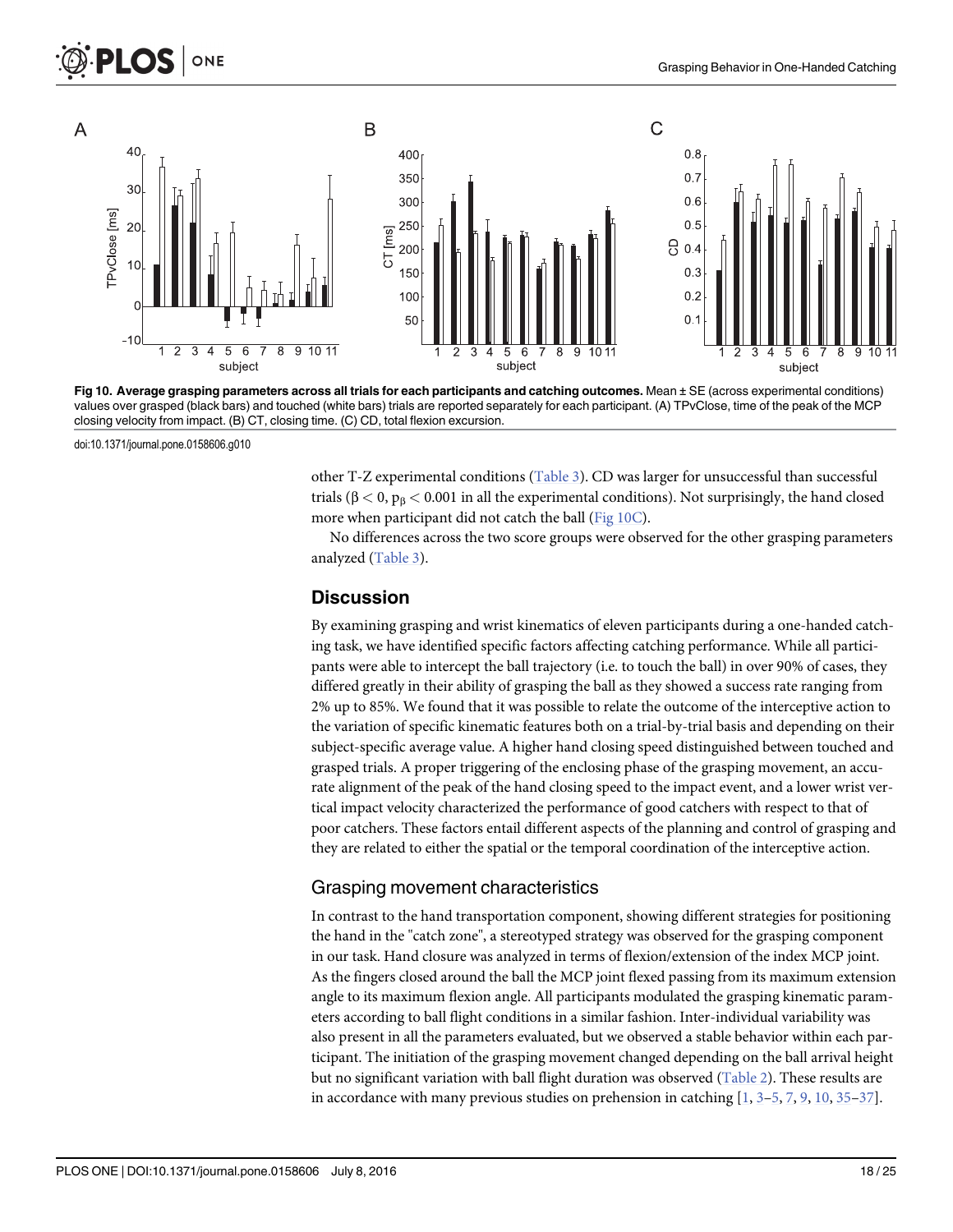<span id="page-18-0"></span>An open question in the study of visuomotor coordination is whether the control of interceptive actions relies on model-based predictive processes or on continuous on-line visual guidance [\[38,](#page-23-0) [39\]](#page-24-0). The latter hypothesis postulates that the control of the grasping behavior in a one-handed catching involves the perceptual measure of the remaining time-to-contact [\[35,](#page-23-0) [37\]](#page-23-0). Above all the possibilities (see [\[40\]](#page-24-0) for a review) the inverse of the rate of expansion, τ [\[41](#page-24-0)], has been considered the primary source of information used to trigger the hand closure initiation [\[35\]](#page-23-0). However, τ-based models of grasping control introduced so far are controversial since their accuracy depended on whether the participants kept the grasping hand stationary or not during catching  $[35, 37]$  $[35, 37]$  $[35, 37]$  $[35, 37]$  $[35, 37]$ . According to the model-based approach participants use a combination of visual information and a priori knowledge of ball motion to predict its arrival characteristics and to generate an anticipatory response. In line with this second view, an earlier analysis on eye movements with data from seven of the eleven participants presented in the present analysis (respectively  $S_1$ ,  $S_3$ ,  $S_4$ ,  $S_5$ ,  $S_6$ ,  $S_8$ ,  $S_9$ ,  $S_{10}$ ) showed that participants stop tracking the ball in the final part of the flight, i.e.  $\sim$ 120 ms prior to impact [\[27\]](#page-23-0), which coincides with the time interval from hand closure initiation to hand/ball contact observed in our data (i.e. the TOnClose parameter in [Fig 5\)](#page-11-0). These results suggest that prior to grasping initiation participants selected a specific motor plan to bring the fingers from maximal hand aperture to the final configuration at impact, and that no visual feedback was used to adjust the on-going hand closing.

Given the ballistic nature of the movement, the grasping motor plan was likely identified by selecting the movement time duration and finger flexion amplitude  $[12]$ . Infinite combinations were possible at this stage, as participant could choose to impact the ball both during the grasping movement acceleration or deceleration phases. Our data show that participants timed the peak of the hand closing velocity always in correspondence of the impact event ( $Fig 4$ ). We wondered whether this temporal correspondence could have been related to the physics of the hand-ball interaction. At contact, the ball could have impacted the hand with such a high force to determine a sudden deceleration of the index joint movement. However this is unlikely considering the ball speed at impact (range [4.97, 11.96] m/s) and the much smaller ball mass with respect to the hand mass (~17 times smaller, ball mass = 20 gr, hand mass = 350 gr,  $[42]$  $[42]$ ). Moreover, we observed a similar temporal correspondence in missed trials in which no contact between the hand and the ball physically occurred [\(Fig 4,](#page-10-0) green lines). Interestingly, a similar behavior has been reported in other studies characterizing rapid interceptive actions that did not involve ball capture, such as punching  $[43-45]$  $[43-45]$  $[43-45]$  $[43-45]$  $[43-45]$  or hitting a target with a tool  $[46-48]$  $[46-48]$  $[46-48]$  $[46-48]$  $[46-48]$ . In line with the present results, participants intercepted the target in correspondence with the time of peak velocity of the end-effector. Thus, the same strategy applied to different end-effectors, i.e. the hand  $\left[43-45\right]$  $\left[43-45\right]$  $\left[43-45\right]$  $\left[43-45\right]$  $\left[43-45\right]$ , the hitter tool  $\left[46-48\right]$  $\left[46-48\right]$  $\left[46-48\right]$  $\left[46-48\right]$  $\left[46-48\right]$  or the fingers in our case, depending on the task requirements. A possible explanation of our results is that moving faster allowed participants to reduce the effects of timing errors [[12,](#page-22-0) [13,](#page-23-0) [46,](#page-24-0) [49,](#page-24-0) [50](#page-24-0)], and thus it is likely that contacting the ball at the time of highest hand closing speed increased success probability.

#### Sources of grasping movement errors affecting catching performance

The fact that the ball was touched in at least 90% of the cases ( $Fig 3$ ), indicates that the fine tuning of the grasping was the critical aspect affecting success in our interceptive task. The ability of capturing the ball was related to different aspects of grasping movement execution. In particular, some features distinguished a poor catcher from a good catcher (TOnCLose and TPvClose parameters) and other features predicted the catching outcome on a trial-by trial basis, i.e. whether the participant grasped or touched the ball (TPvClose and PvClose parameters). Poor catchers were inaccurate at triggering the enclosing phase of the grasping movement and at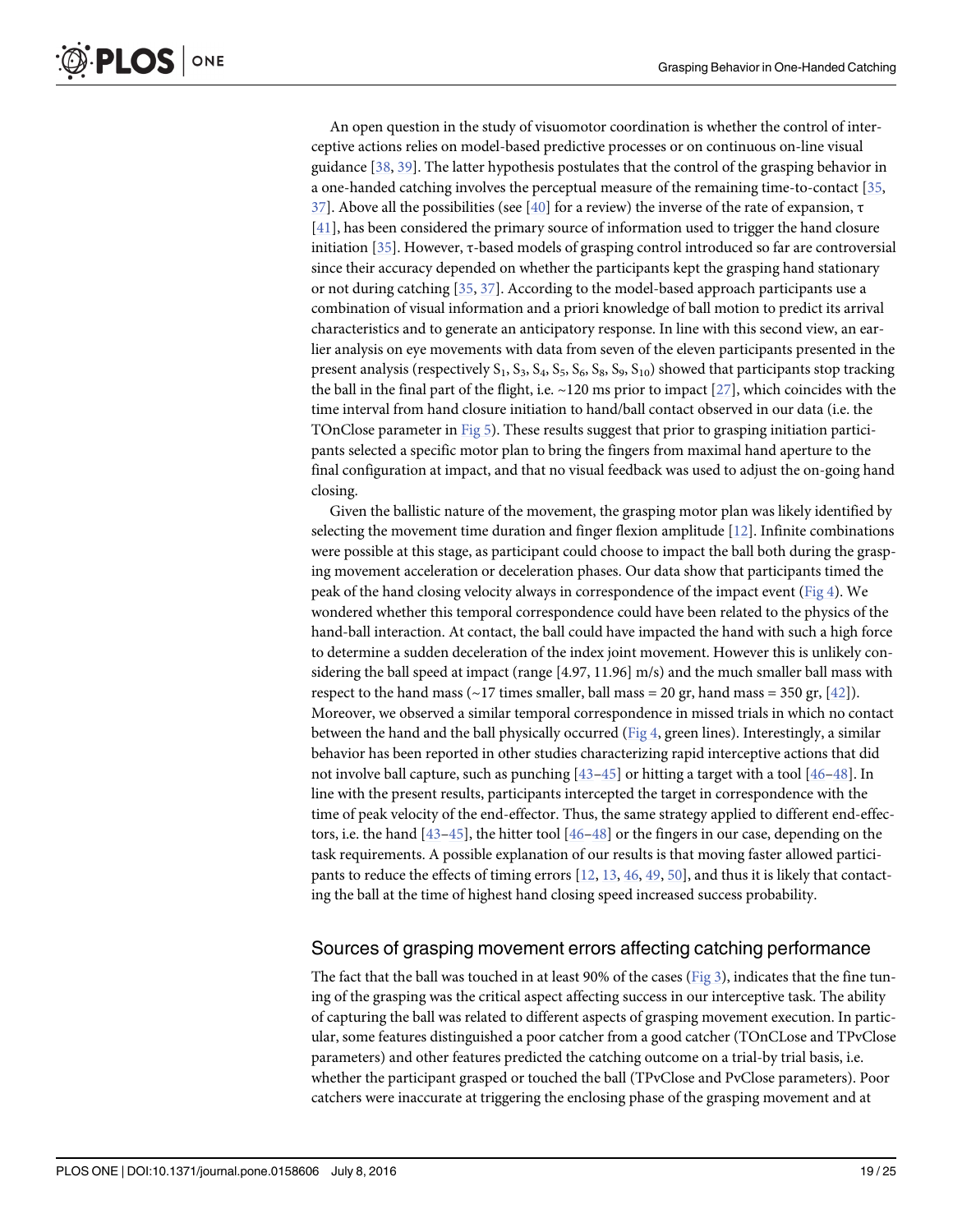<span id="page-19-0"></span>timing the peak of the hand closing velocity in correspondence of the impact event. These results suggest that the main source of errors in the case of our worst catchers was of temporal nature and they might reflect both inaccuracy in ball motion perception, causing inaccurate prediction of the remaining time to contact, and in the ability at generating movements of preprogrammed duration and amplitude. Several studies indicated that the level of expertise in different ball disciplines is strongly related to a more accurate prediction of the ball motion, to a higher sensitivity to the many sensory inputs involved in the estimation process, and to the ability at paying attention to salient cues of the ball motion  $[20-23, 51]$  $[20-23, 51]$  $[20-23, 51]$  $[20-23, 51]$  $[20-23, 51]$  $[20-23, 51]$ . All these factors may compensate for the delays involved in neural processing of visual motion and may help to reduce the reaction and execution time in the case of rapid interceptive actions. Similar considerations might apply to the participants involved in the present experiment, although an evaluation of their level of expertise in ball disciplines was out of the scope of the study.

Differences between grasped and touched trials were mainly ascribed to errors in the modulation of both the TPvClose and the PvClose parameters. Thus, when participants failed to capture the ball it was because they delayed the moment of the peak speed with respect to impact and because they closed their hand too fast. The first type of errors was related to the temporal aspects in the grasping movement discussed above, which were likely reflecting inconsistencies in the participant's ball motion prediction and noise in the sensory integration. The second type of errors could be a direct consequence of the physical interaction with the soft ball at impact, which determined a slowing of the hand motion in the case of grasped trials. However, the peak closing acceleration (PaClose), which occurred always before hand–ball contact, was larger in the case of touched trials than in grasped trials ( $\beta > 0$ , [Table 3\)](#page-14-0), thus showing a relation with catching performance similar to that of the peak closing velocity (PvClose). It is therefore more likely that the larger peak speed values in the case of touched trials were related to a misprogramming of the required hand closing distance (CD). In fact, the duration of the hand closure (CT) was a stable movement feature in our participants, as in most conditions it was not directly related to the catching outcome (i.e. β coefficient in TEST 3 was not significant in 4 out of 6 conditions). Given the ballistic nature of the grasping movement discussed above, we suggest that the large PvClose values observed in the case of the touched trials were the effect of an overestimation of the required closing distance (CD) rather than of the movement duration (CT). Moreover, because the participants intercepted the ball in correspondence with the time of peak speed, that is, almost midway between the maximal hand aperture and the final hand closing configuration, a misprogramming of the closing distance was highly related to an error in the hand closure configuration at impact. Participants failed to grasp the ball because the hand aperture was so tight at contact to impede the ball passage for the final gripping phase. This type of error might reflect an imprecise evaluation and execution of the necessary hand closing excursion due to sensory-motor noise which contributes to movement variability [[52](#page-24-0)–[54\]](#page-24-0). Yet, one would expect to also see errors associated with a movement amplitude underestimation, consistent with the presence of lower PvClose values in touched than in grasped trials, and thus a bimodal distribution of PvClose values for touched trials. A possible explanation for the observed unimodal distribution of PvClose for the touched trials ([Fig 9](#page-16-0), panel B), is that, in case of underestimated PvClose, participants were able to capture the ball also after it impacted on the palm and bounced off, hence gaining extra time for grasping motion execution. Similar to other interceptive tasks [[12](#page-22-0), [13](#page-23-0), [47](#page-24-0)], ball capture in our experiment required to execute hand closing within a limited time window, which depended on ball velocity, size of the ball, the size of the hand defining a "catchable volume" ([Fig 11](#page-20-0)). For a successful grasping movement, a spatial error could be tolerated as long as the ball was within this catchable volume when the participants reached the final grip configuration. When CD, closing distance, was overestimated, the ball did not penetrate perfectly inside the hand at impact. In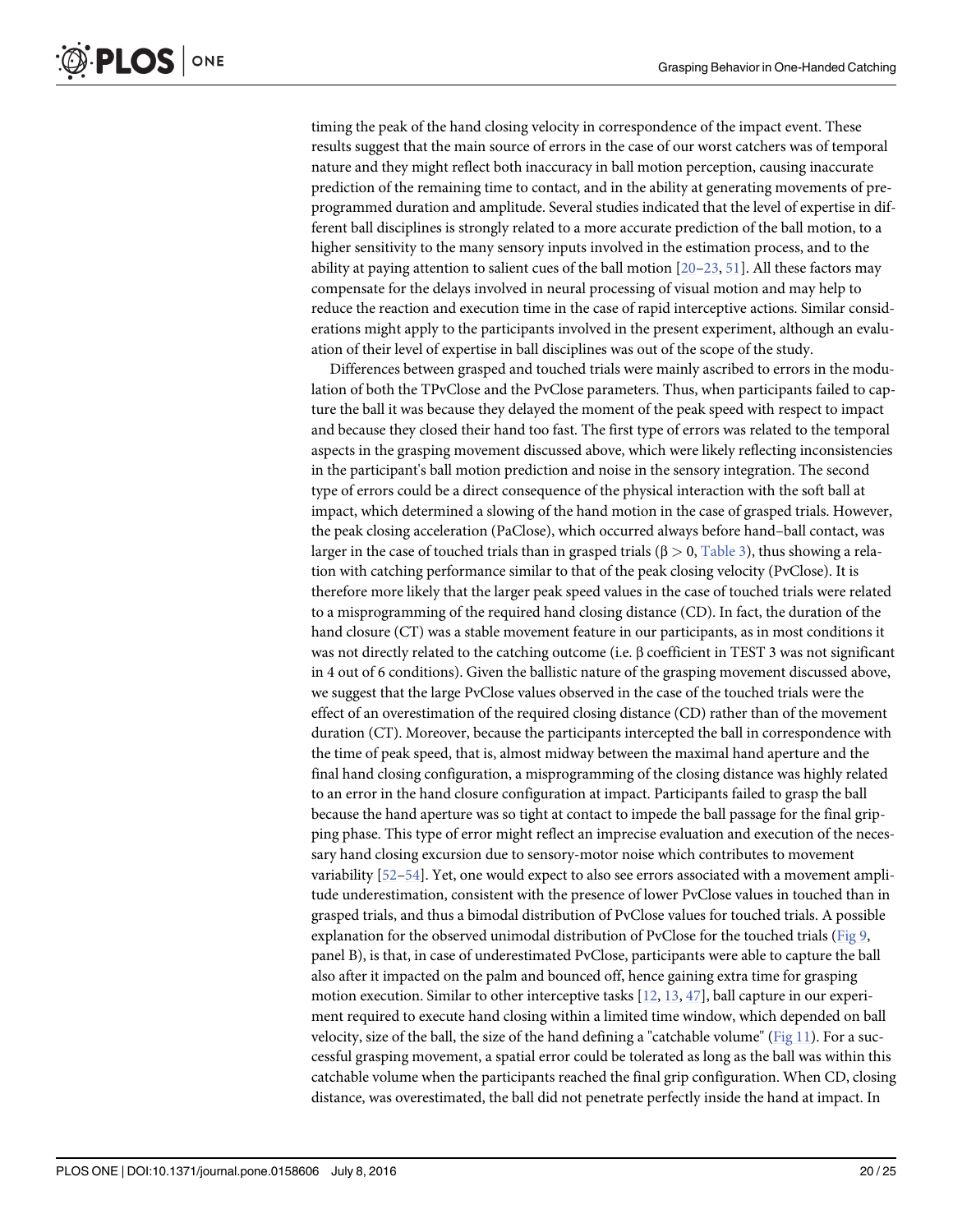<span id="page-20-0"></span>this case, the admissible spatial error was related to the time taken by the ball to go through the catchable volume. In contrast, when CD was underestimated the fingers at contact did not adequately grip the ball. However, because the ball bounced off the palm, there was an additional time to complete the hand closure, specifically the time it took the ball to cover the catchable volume after the bounce.

# Some wrist movement strategies may facilitate grasping

We compared wrist kinematics of participants presenting different catching performances and we observed that some movement strategies were more effective than others. Participants with a low positive or a negative vertical wrist velocity values at impact caught a larger number of balls than those with high positive values ( $Fig 7$ ). However, all participants arrived with the hand "at the right time and place" in almost the 90% of the cases. We suggest that some hand transportation strategies facilitated grasping more than others. One possibility is that a lower or negative hand vertical velocities at impact reduced the post-bounce ball velocity and thus increased the time window available to close the fingers. We consider the hand-ball collision problem of our task similar to that of a ball impacting obliquely on a wall moving at  $v<sub>h</sub>$  velocity, which is reasonable given the large differences between the two masses. According to the physics of inelastic collision, assuming no friction at contact, the impulsive force generated at impact acts along the normal to the collision plane represented by the palm (line of impact, see Fig 11) and no external forces are applied along the plane of impact. The ball velocity component along the plane remains unchanged after the bounce ( $v_{bt} = v'_{bt}$ ). In contrast, the velocity component along the line of impact changes according to:  $v_{b'n} = -CR \cdot v_{bn} + (1+CR) \cdot v_{hn}$  where CR is the coefficient of restitution that takes into account the elastic properties of the collision between the ball and the hand. It follows that when the ball and the hand velocities are concordant along the line of impact, the post-bounce ball velocity  ${\nu'}_{bn}$ , thus  ${\nu'}_{b}$  is lower than the prebounce ball velocity  $v_{bn}$ , thus  $v_b$ . Moreover, the larger  $v_{hn}$  the lower the  $v'_{bn}$ . When instead  $v_{bn}$ and  $v_{hn}$  are discordant, the post-bounce ball velocity in the direction of the line of impact is



[Fig 11.](#page-19-0) Geometry model of the hand-ball collision. Left: schematic illustration of the catchable volume. The approaching ball could be captured by participants when it was within a specific volume (here represented by a parallelepiped) relative to the hand palm. The dimensions of this volume depend on the fingers length and the size of the inner surfaces of the hand. The approaching ball could be captured at the boundary of the catchable volume with a grasping movement in which the hand-ball contact occurs along the fingertip surface. Alternatively, contact could occur along the entire finger surface when the ball was further inside the hand. Right: schematic illustration of the physics of the hand ball collision (see text).

doi:10.1371/journal.pone.0158606.g011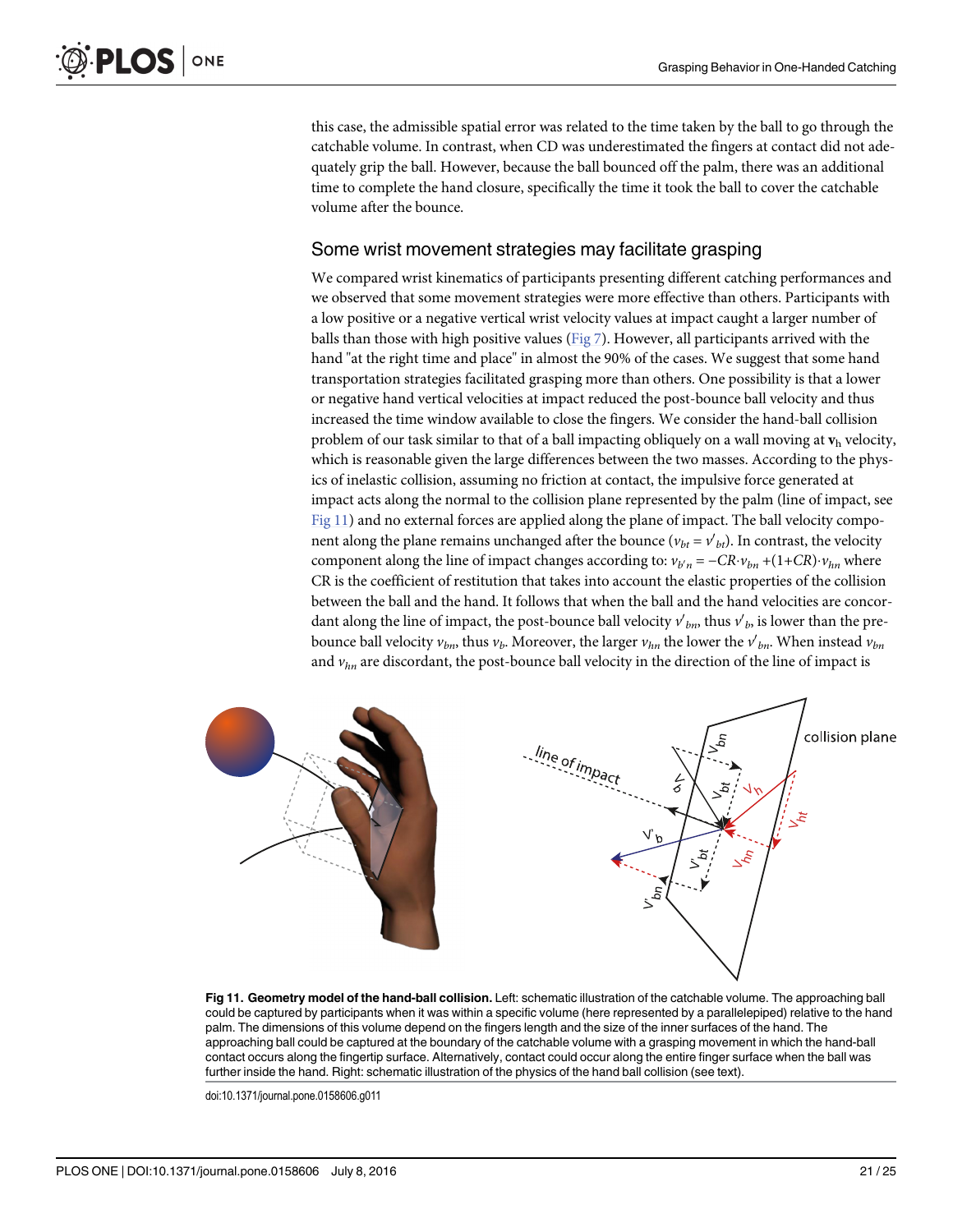<span id="page-21-0"></span>larger than the pre-bounce ball velocity, and in particular the larger the  $\nu_{hn}$ , the larger the  $\nu'{}_{bn}$ . In other words, grasping probability in our task is likely maximized exploiting a "buying time" strategy which relies on the control of the hand velocity at impact. In this context, arriving on the ball from above as in the *hook-like* strategy observed in most of our best catchers (i.e.  $S_7$ ,  $S_9$ ,  $S_{10}$ ,  $S_{11}$ ,  $S_{12}$ ), slowed down the ball in the post-bounce trajectory because the descending ball and the hand had both negative vertical velocity components at impact. Similarly, another way to reduce the post-bounce velocity of the ball and to increase the period available to complete the grasping was to stop the hand at impact (i.e. the stop-on-the-ball strategy) or to move the hand backwards and with lower vertical velocity as in the case of high ball arrival height conditions. In contrast, when participants hit the ball from below and with a large positive vertical velocity (i.e. hitting-like strategy) the ball post-bounce velocity was larger than the pre-bounce velocity, and thus the time to complete the ball capture was reduced with respect to the other cases. Indeed, this behavior was often observed in our worst catchers  $(S_1-S_4,$  see Figs [6](#page-13-0) and [7](#page-15-0)).

Although based on an approximate model of the physics underlying the hand-ball interaction in our task, this interpretation indicates that the wrist movement strategies observed in our best catchers might have facilitated task performance. Larger spatial error in the grasping movement plan were likely tolerated because of the larger available time window. However further dedicated experiments are required to draw more definitive conclusions on the interplay between hand transportation and grasping control strategies, as well as their dependence on the level of catching ability. For instance the hand palm orientation and the choice of the impact point along the ball trajectory, which we showed to be different across participants and conditions [[6\]](#page-22-0), should also be taken into account. Moreover, possible small differences in the location of the hand at impact, which caused fluctuation of the ball contact point on the hand palm and fingers surfaces, should be characterized more systematically. In this context it would be also interesting to assess whether and how the observed variability across participants in our experiment are related to individual differences in the acquisition of similar novel tasks [\[55\]](#page-24-0).

# **Conclusions**

In summary, we showed that fine-tuning of the grasping movement is the aspect of onehanded ball catching which affected performance most. In the same task, we previously showed that participants stopped tracking the ball in the final part of its flight  $[27]$ , i.e. when the grasping movement occurred. Thus, it is likely that participants took advantage of target motion information for online adjustment of the wrist movement while they used a pre-programmed grasping response triggered at a fixed time before impact. Both movement time and excursion of such grasping response were likely pre-programmed. Different types of errors were related to the individual skill level. Poor catchers among our participants mainly failed in correctly timing the grasping movement. In particular, they delayed grasping onset in the case of fast balls and they were inaccurate at aligning the time of the peak closing speed with the time of impact. These results are consistent with a less accurate estimation of the remaining time-tocontact used to initiate the movement, and with an imprecise generation of the appropriate motor patterns from the required commands. Unsuccessful performances in the case of our best catchers, instead, were mainly characterized by spatial errors in the generation of the appropriate hand closing amplitude which might reflect the effects of sensory and proprioceptive noise. In manual interception the temporal and spatial representation of the movement are separate and explicitly represented in the control of the action [\[56\]](#page-24-0). Nevertheless a spatial error can also be represented as a temporal error, and vice versa  $[12]$  $[12]$  $[12]$ . Thus, participants could take advantage of their proximal joints kinematics to gain more time for the execution of the grasping movement, and hence tolerate larger amplitude errors. We provided evidence for a similar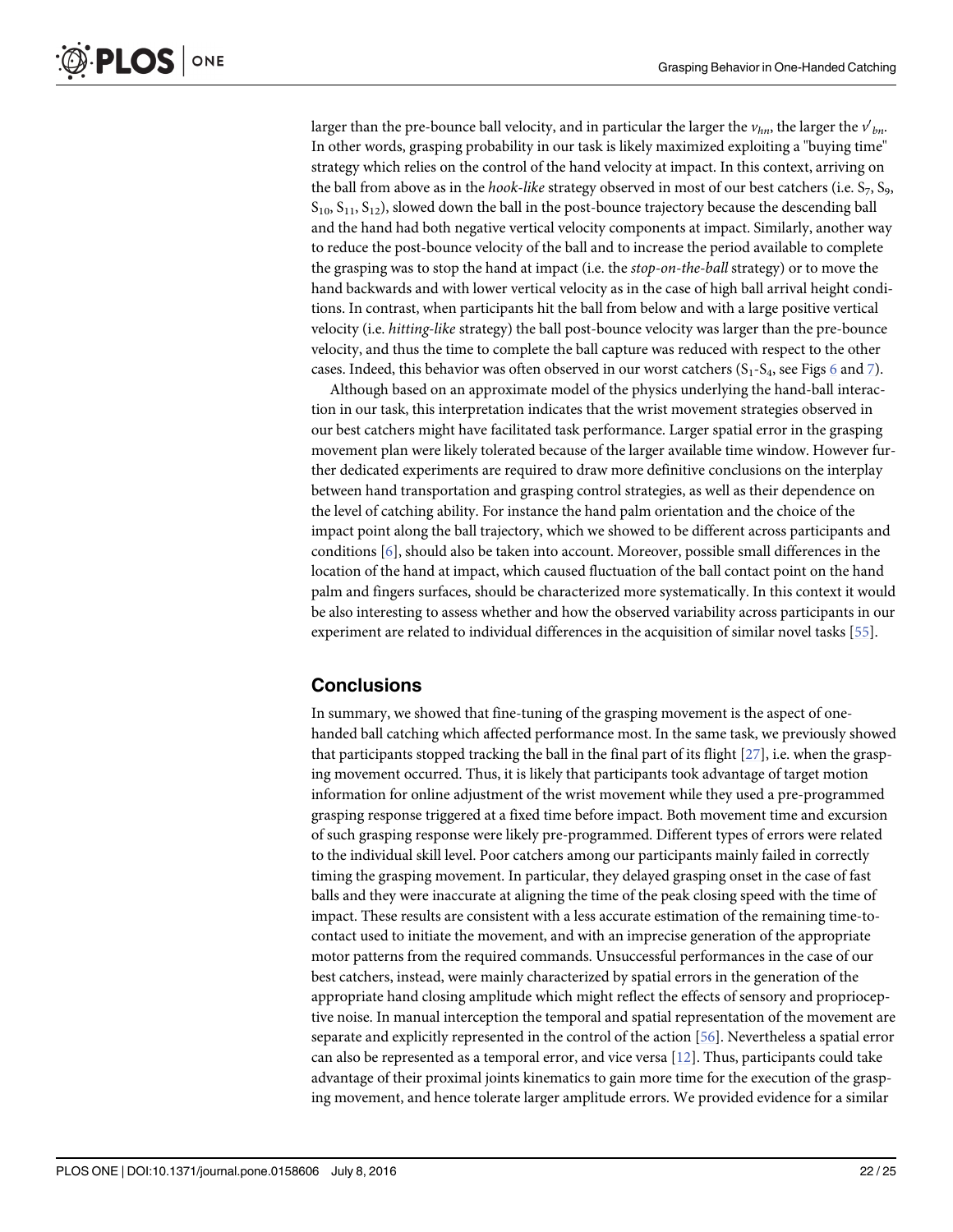<span id="page-22-0"></span>mechanisms in the case of our best catchers. However, future investigations are required to corroborate this hypothesis.

### Supporting Information

[S1 Appendix.](http://www.plosone.org/article/fetchSingleRepresentation.action?uri=info:doi/10.1371/journal.pone.0158606.s001) The random-effects structure in the Generalized Linear Mixed Models. (DOCX)

[S1 Fig.](http://www.plosone.org/article/fetchSingleRepresentation.action?uri=info:doi/10.1371/journal.pone.0158606.s002) The average values of the TOnClose parameter (mean ±SE, across trials) in the different T and Z experimental conditions. Data are reported separately for each individual. (EPS)

[S1 File.](http://www.plosone.org/article/fetchSingleRepresentation.action?uri=info:doi/10.1371/journal.pone.0158606.s003) Results of Repeated Measure ANOVA. (DOCX)

## Acknowledgments

We thank Alessandro Moscatelli and Maura Mezzetti for their advice on the statistical analyses.

## Author Contributions

Conceived and designed the experiments: BC AdA FL. Performed the experiments: BC. Analyzed the data: BC. Wrote the paper: BC FL AdA. Designed the software used in analysis: BC AdA. Performed the statistical analysis: BC MR. Read the manuscript: BC AdA FL MR.

#### References

- [1.](#page-1-0) Alderson GJ, Sully DJ, Sully HG. An operational analysis of a one-handed catching task using high speed photography. J Mot Behav. 1974; 6:217–6. doi: [10.1080/00222895.1974.10734998](http://dx.doi.org/10.1080/00222895.1974.10734998) PMID: [23961836](http://www.ncbi.nlm.nih.gov/pubmed/23961836)
- [2.](#page-1-0) Laurent M, Montagne G, Savelsbergh GJ. The control and coordination of one-handed catching: the effect of temporal constraints. Exp Brain Res. 1994; 101:314–22. PMID: [7843318](http://www.ncbi.nlm.nih.gov/pubmed/7843318)
- [3.](#page-17-0) Carnahan H, McFadyen BJ. Visuomotor control when reaching toward and grasping moving targets. Acta Psychol (Amst). 1996; 92:17–32.
- [4.](#page-1-0) Mazyn LI, Montagne G, Savelsbergh GJ, Lenoir M. Reorganization of catching coordination under varying temporal constraints. Motor Control. 2006; 10:143–59. PMID: [16871010](http://www.ncbi.nlm.nih.gov/pubmed/16871010)
- [5.](#page-1-0) Savelsbergh GJ, Whiting HT, Burden AM, Bartlett RM. The role of predictive visual temporal information in the coordination of muscle activity in catching. Exp Brain Res. 1992; 89:223–8. PMID: [1601100](http://www.ncbi.nlm.nih.gov/pubmed/1601100)
- [6.](#page-1-0) Cesqui B, d'Avella A, Portone A, Lacquaniti F. Catching a ball at the right time and place: individual factors matter. PLoS One. 2012; 7:e31770. doi: [10.1371/journal.pone.0031770](http://dx.doi.org/10.1371/journal.pone.0031770) PMID: [22384072](http://www.ncbi.nlm.nih.gov/pubmed/22384072)
- [7.](#page-17-0) Mazyn LI, Savelsbergh GJ, Montagne G, Lenoir M. Planning and on-line control of catching as a function of perceptual-motor constraints. Acta Psychol (Amst). 2007; 126:59–78.
- 8. Savelsbergh GJ, Whiting HT. The acquisition of catching under monocular and binocular conditions. J Mot Behav. 1992; 24:320–8. PMID: [14769561](http://www.ncbi.nlm.nih.gov/pubmed/14769561)
- [9.](#page-1-0) Tijtgat P, Bennett SJ, Savelsbergh GJ, De Clercq D, Lenoir M. Advance knowledge effects on kinematics of one-handed catching. Exp Brain Res. 2010; 201:875–84. doi: [10.1007/s00221-009-2102-0](http://dx.doi.org/10.1007/s00221-009-2102-0) PMID: [19949776](http://www.ncbi.nlm.nih.gov/pubmed/19949776)
- [10.](#page-1-0) Tijtgat P, Bennett SJ, Savelsbergh GJ, De Clercq D, Lenoir M. To know or not to know: influence of explicit advance knowledge of occlusion on interceptive actions. Exp Brain Res. 2011; 214:483–90. doi: [10.1007/s00221-011-2846-1](http://dx.doi.org/10.1007/s00221-011-2846-1) PMID: [21877101](http://www.ncbi.nlm.nih.gov/pubmed/21877101)
- [11.](#page-1-0) Lacquaniti F, Maioli C. The role of preparation in tuning anticipatory and reflex responses during catching. J Neurosci. 1989; 9:134–48. PMID: [2913200](http://www.ncbi.nlm.nih.gov/pubmed/2913200)
- [12.](#page-1-0) Tresilian JR. Hitting a moving target: perception and action in the timing of rapid interceptions. Percept Psychophys. 2005; 67:129–49. PMID: [15912877](http://www.ncbi.nlm.nih.gov/pubmed/15912877)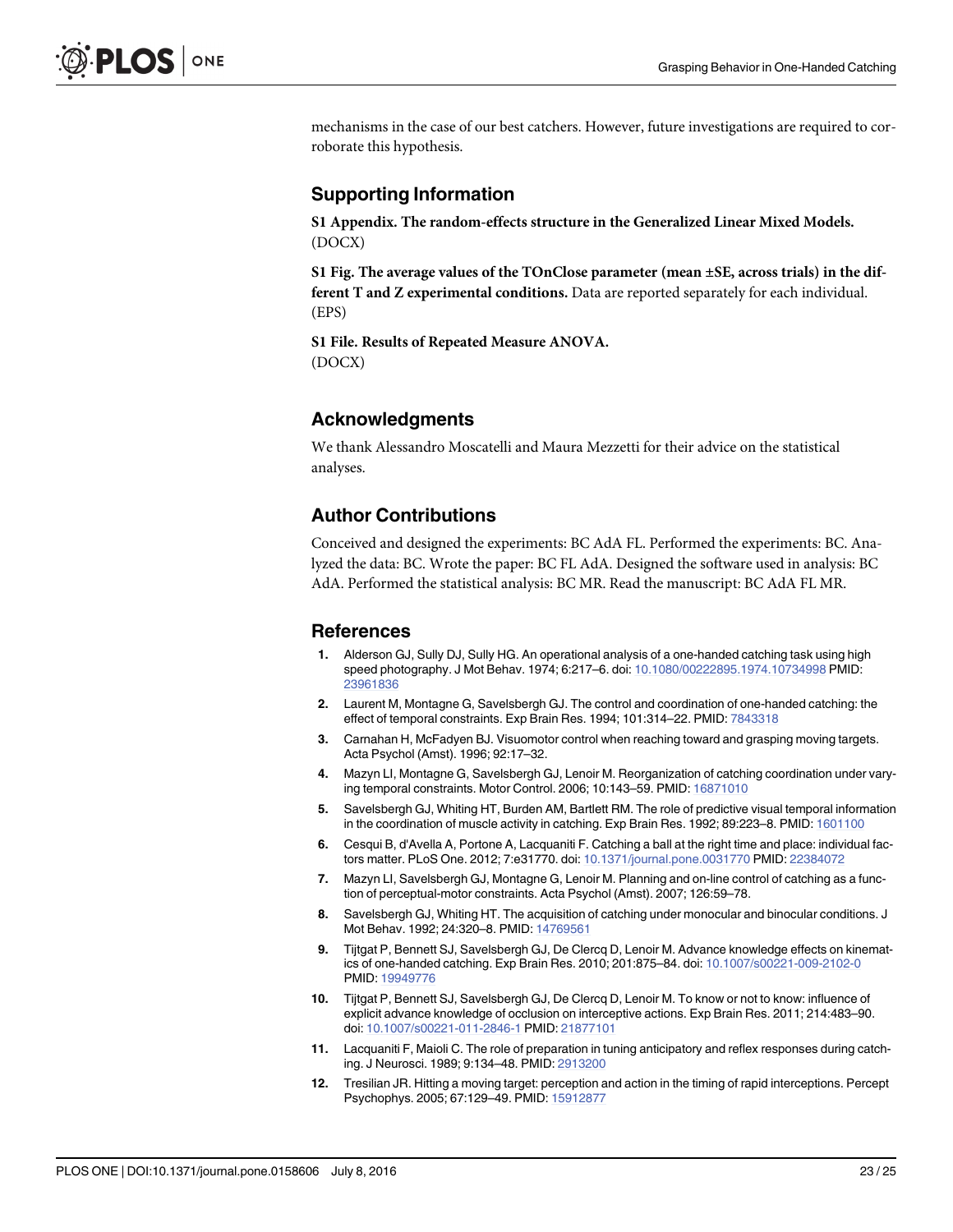- <span id="page-23-0"></span>[13.](#page-1-0) de la Malla C, Lopez-Moliner J. Hitting moving targets with a continuously changing temporal window. Exp Brain Res. 2015; 233:2507–15. doi: [10.1007/s00221-015-4321-x](http://dx.doi.org/10.1007/s00221-015-4321-x) PMID: [26003129](http://www.ncbi.nlm.nih.gov/pubmed/26003129)
- [14.](#page-1-0) Bosco G, Delle Monache S, Lacquaniti F. Catching what we can't see: manual interception of occluded fly-ball trajectories. PLoS One. 2012; 7:e49381. doi: [10.1371/journal.pone.0049381](http://dx.doi.org/10.1371/journal.pone.0049381) PMID: [23166653](http://www.ncbi.nlm.nih.gov/pubmed/23166653)
- 15. Button C, Davids K, Bennett SJ, Savelsbergh GJ. Anticipatory responses to perturbation of co-ordination in one-handed catching. Acta Psychol (Amst). 2002; 109:75–93.
- 16. Button C, Davids K, Bennett SJ, Taylor MA. Mechanical perturbation of the wrist during one-handed catching. Acta Psychol (Amst). 2000; 105:9–30.
- [17.](#page-2-0) D'Andola M, Cesqui B, Portone A, Fernandez L, Lacquaniti F, d'Avella A. Spatiotemporal characteris-tics of muscle patterns for ball catching. Front Comput Neurosci. 2013; 7:107. doi: [10.3389/fncom.](http://dx.doi.org/10.3389/fncom.2013.00107) [2013.00107](http://dx.doi.org/10.3389/fncom.2013.00107) PMID: [23966939](http://www.ncbi.nlm.nih.gov/pubmed/23966939)
- [18.](#page-1-0) Mazyn LI, Lenoir M, Montagne G, Savelsbergh GJ. Spatial and temporal adaptations that accompany increasing catching performance during learning. J Mot Behav. 2007; 39:491–502. PMID: [18055355](http://www.ncbi.nlm.nih.gov/pubmed/18055355)
- [19.](#page-1-0) Abernethy B, Russell DG. Expert-novice differences in an applied selective attention task. Journal of Sport Psychology. 1987; 9:326–45.
- [20.](#page-1-0) Bahill AT, LaRitz T. Why can't batters keep their eyes on the ball? American Scientist. 1984; 72:249– 53.
- 21. Croft JL, Button C, Dicks M. Visual strategies of sub-elite cricket batsmen in response to different ball velocities. Hum Mov Sci. 2010; 29:751–63. doi: [10.1016/j.humov.2009.10.004](http://dx.doi.org/10.1016/j.humov.2009.10.004) PMID: [20031242](http://www.ncbi.nlm.nih.gov/pubmed/20031242)
- [22.](#page-1-0) Land MF, McLeod P. From eye movements to actions: how batsmen hit the ball. Nat Neurosci. 2000; 3:1340–5. PMID: [11100157](http://www.ncbi.nlm.nih.gov/pubmed/11100157)
- [23.](#page-1-0) Mann DL, Spratford W, Abernethy B. The head tracks and gaze predicts: how the world's best batters hit a ball. PLoS One. 2013; 8:e58289. doi: [10.1371/journal.pone.0058289](http://dx.doi.org/10.1371/journal.pone.0058289) PMID: [23516460](http://www.ncbi.nlm.nih.gov/pubmed/23516460)
- [24.](#page-1-0) Ryu D, Kim S, Abernethy B, Mann DL. Guiding attention aids the acquisition of anticipatory skill in novice soccer goalkeepers. Res Q Exerc Sport. 2013; 84:252–62. PMID: [23930552](http://www.ncbi.nlm.nih.gov/pubmed/23930552)
- [25.](#page-1-0) Amazeen EL, Amazeen PG, Beek PJ. Eye movements and the selection of optical information for catching. Ecological Psychology. 2001; 13:71–85.
- [26.](#page-2-0) Agresti A. Categorical data analysis. 2nd ed. Hoboken, New Jersey: John Wiley & Sons; 2002.
- [27.](#page-2-0) Cesqui B, Mezzetti M, Lacquaniti F, d'Avella A. Gaze behavior in one-handed catching and its relation with interceptive performance: what the eyes can't tell. PLoS One. 2015; 10:e0119445. doi: [10.1371/](http://dx.doi.org/10.1371/journal.pone.0119445) [journal.pone.0119445](http://dx.doi.org/10.1371/journal.pone.0119445) PMID: [25793989](http://www.ncbi.nlm.nih.gov/pubmed/25793989)
- [28.](#page-2-0) d'Avella A, Cesqui B, Portone A, Lacquaniti F. A new ball launching system with controlled flight parameters for catching experiments. J Neurosci Methods. 2011; 196:264–75. doi: [10.1016/j.jneumeth.2011.](http://dx.doi.org/10.1016/j.jneumeth.2011.01.013) [01.013](http://dx.doi.org/10.1016/j.jneumeth.2011.01.013) PMID: [21256864](http://www.ncbi.nlm.nih.gov/pubmed/21256864)
- [29.](#page-5-0) Moscatelli A, Mezzetti M, Lacquaniti F. Modeling psychophysical data at the population-level: the generalized linear mixed model. J Vis. 2012; 12.
- [30.](#page-5-0) Bates D, Maechler M, Bolker B, Walker S. Fitting linear mixed-effects models using lme4. Journal of Statistical Software. 2014; 67:1–48.
- [31.](#page-5-0) Nelder JA, Wedderburn RWM. Generalized linear models. Journal of Royal Statistical Society. 1972; A:370–84.
- [32.](#page-5-0) Baayen RH, Davidson DJ, Bates DM. Mixed-effects modeling with crossed random effects for subjects and items. Journal of Memory and Language. 2008; 59:390 412.
- [33.](#page-5-0) Barr DJ. Random effects structure for testing interactions in linear mixed-effects models. Front Psychol. 2013; 4:328. doi: [10.3389/fpsyg.2013.00328](http://dx.doi.org/10.3389/fpsyg.2013.00328) PMID: [23761778](http://www.ncbi.nlm.nih.gov/pubmed/23761778)
- [34.](#page-6-0) Hoffman L, Rovine MJ. Multilevel models for the experimental psychologist: foundations and illustrative examples. Behav Res Methods. 2007; 39:101–17. PMID: [17552476](http://www.ncbi.nlm.nih.gov/pubmed/17552476)
- [35.](#page-9-0) van de Kamp C, Bongers RM, Zaal FT. Getting hold of approaching objects: in search of a common control of hand-closure initiation in catching and grasping. Hum Mov Sci. 2010; 29:518–28. doi: [10.](http://dx.doi.org/10.1016/j.humov.2010.02.010) [1016/j.humov.2010.02.010](http://dx.doi.org/10.1016/j.humov.2010.02.010) PMID: [20627433](http://www.ncbi.nlm.nih.gov/pubmed/20627433)
- 36. Savelsbergh GJ, Whiting HT, Bootsma RJ. Grasping tau. J Exp Psychol Hum Percept Perform. 1991; 17:315–22. PMID: [1830077](http://www.ncbi.nlm.nih.gov/pubmed/1830077)
- [37.](#page-17-0) van de Kamp C, Bongers RM, Zaal FT. A common first-order time-to-contact based control of hand-closure initiation in catching and grasping. Hum Mov Sci. 2012; 31:529–40. doi: [10.1016/j.humov.2011.06.](http://dx.doi.org/10.1016/j.humov.2011.06.007) [007](http://dx.doi.org/10.1016/j.humov.2011.06.007) PMID: [21868116](http://www.ncbi.nlm.nih.gov/pubmed/21868116)
- [38.](#page-18-0) La Scaleia B, Zago M, Lacquaniti F. Hand interception of occluded motion in humans: a test of modelbased vs. on-line control. J Neurophysiol. 2015; 114:1577–92. doi: [10.1152/jn.00475.2015](http://dx.doi.org/10.1152/jn.00475.2015) PMID: [26133803](http://www.ncbi.nlm.nih.gov/pubmed/26133803)